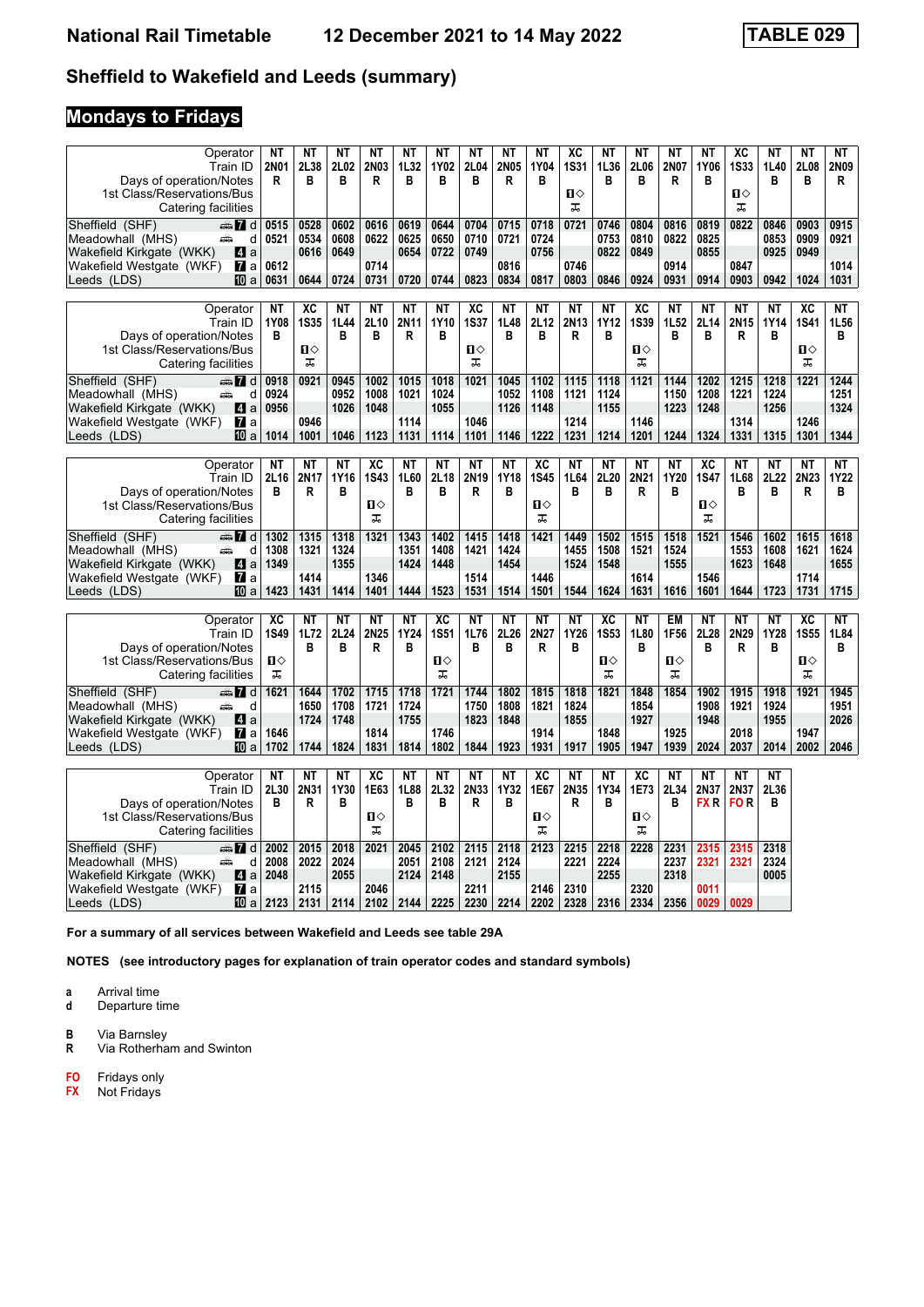### **Sheffield to Wakefield and Leeds (summary)**

# **Saturdays**

| Operator<br>Train ID<br>Days of operation/Notes                                               | <b>NT</b><br>2N01<br>R | NT<br>2L38<br>B      | <b>NT</b><br>2L02<br>B        | NT<br>2N03<br>R   | <b>NT</b><br>1L32<br>B | NT<br>1Y02<br>B                       | <b>NT</b><br>2L04<br>B | <b>NT</b><br>2N05<br>R | ΝT<br>1Y04<br>в      | XC<br><b>1S31</b> | <b>NT</b><br>1L36<br>B         | <b>NT</b><br>2L06<br>B | NT<br>2N07<br>R        | <b>NT</b><br>1Y06<br>B   | XC<br><b>1S33</b>      | <b>NT</b><br>1L40<br>B         | NΤ<br>2L08<br>B      | NT<br>2N09<br>R   |
|-----------------------------------------------------------------------------------------------|------------------------|----------------------|-------------------------------|-------------------|------------------------|---------------------------------------|------------------------|------------------------|----------------------|-------------------|--------------------------------|------------------------|------------------------|--------------------------|------------------------|--------------------------------|----------------------|-------------------|
| 1st Class/Reservations/Bus<br>Catering facilities                                             |                        |                      |                               |                   |                        |                                       |                        |                        |                      | Ⅱ◇<br>ᠼ           |                                |                        |                        |                          | п<br>ᠼ                 |                                |                      |                   |
| Sheffield (SHF)<br>d≣ 7d<br>Meadowhall (MHS)<br>وشبه<br>d<br>Wakefield Kirkgate (WKK)<br>Łla. | 0515<br>0521           | 0528<br>0534<br>0616 | 0602<br>0608<br>0649          | 0616<br>0622      | 0619<br>0625<br>0654   | 0644<br>0650<br>0722                  | 0704<br>0710<br>0749   | 0715<br>0721           | 0718<br>0725<br>0756 | 0721              | 0746<br>0753<br>0822           | 0804<br>0810<br>0849   | 0816<br>0822           | 0819<br>0825<br>0856     | 0822                   | 0845<br>0852<br>0925           | 0903<br>0909<br>0949 | 0915<br>0921      |
| Wakefield Westgate (WKF)<br><b>7</b> a<br>Leeds (LDS)<br>100 a                                | 0612<br>0631           | 0644                 | 0724                          | 0714<br>0731      | 0720                   | 0744                                  | 0823                   | 0818<br>0836           | 0816                 | 0746<br>0803      | 0844                           | 0925                   | 0914<br>0931           | 0914                     | 0847<br>0903           | 0945                           | 1024                 | 1014<br>1031      |
|                                                                                               |                        |                      |                               |                   |                        |                                       |                        |                        |                      |                   |                                |                        |                        |                          |                        |                                |                      |                   |
| Operator<br>Train ID<br>Days of operation/Notes                                               | NΤ<br>1Y08<br>в        | XC<br><b>1S35</b>    | <b>NT</b><br><b>1L44</b><br>в | NT<br>2L10<br>B   | <b>NT</b><br>2N11<br>R | <b>NT</b><br>1Y10<br>в                | XC<br><b>1S37</b>      | ΝT<br>1L48<br>в        | NΤ<br>2L12<br>B      | NΤ<br>2N13<br>R   | ΝT<br>1Y12<br>в                | XC<br><b>1S39</b>      | <b>NT</b><br>1L52<br>в | <b>NT</b><br>2L14<br>B   | <b>NT</b><br>2N15<br>R | NΤ<br><b>1Y14</b><br>в         | XC<br><b>1S41</b>    | NΤ<br>1L56<br>в   |
| 1st Class/Reservations/Bus<br>Catering facilities                                             |                        | $\mathbf{u}$<br>ᠼ    |                               |                   |                        |                                       | $\mathbf{u}$<br>ᠼ      |                        |                      |                   |                                | ்ப<br>ᠼ                |                        |                          |                        |                                | $\mathbf{u}$<br>ᠼ    |                   |
| Sheffield (SHF)<br>anna 7d d                                                                  | 0918                   | 0921                 | 0945                          | 1002              | 1015                   | 1018                                  | 1021                   | 1045                   | 1102                 | 1115              | 1117                           | 1121                   | 1144                   | 1202                     | 1215                   | 1218                           | 1221                 | 1244              |
| Meadowhall (MHS)<br>æ<br>d                                                                    | 0924                   |                      | 0952                          | 1008              | 1021                   | 1024                                  |                        | 1052                   | 1108                 | 1121              | 1123                           |                        | 1150                   | 1208                     | 1221                   | 1224                           |                      | 1251              |
| Wakefield Kirkgate (WKK)<br>ZI a<br>7∎ a<br>Wakefield Westgate (WKF)                          | 0955                   | 0945                 | 1026                          | 1048              | 1114                   | 1055                                  | 1045                   | 1126                   | 1148                 | 1214              | 1154                           | 1145                   | 1223                   | 1248                     | 1314                   | 1256                           | 1245                 | 1324              |
| <b>il0</b> a<br>Leeds (LDS)                                                                   | 1014                   | 1001                 | 1046                          | 1123              | 1131                   | 1114                                  | 1101                   | 1146                   | 1222                 | 1231              | 1214                           | 1201                   | 1244                   | 1324                     | 1331                   | 1315                           | 1301                 | 1344              |
|                                                                                               |                        |                      |                               |                   |                        |                                       |                        |                        |                      |                   |                                |                        |                        |                          |                        |                                |                      |                   |
| Operator<br>Train ID                                                                          | NΤ<br>2L16             | <b>NT</b><br>2N17    | <b>NT</b><br>1Y16             | XC<br><b>1S43</b> | <b>NT</b><br>1L60      | <b>NT</b><br>2L18                     | <b>NT</b><br>2N19      | <b>NT</b><br>1Y18      | XC<br><b>1S45</b>    | <b>NT</b><br>1L64 | <b>NT</b><br>2L20              | <b>NT</b><br>2N21      | <b>NT</b><br>1Y20      | <b>XC</b><br><b>1S47</b> | <b>NT</b><br>1L68      | <b>NT</b><br>2L <sub>22</sub>  | <b>NT</b><br>2N23    | <b>NT</b><br>1Y22 |
| Days of operation/Notes                                                                       | B                      | R                    | в                             |                   | B                      | В                                     | R                      | в                      |                      | B                 | В                              | R                      | B                      |                          | B                      | B                              | R                    | B                 |
| 1st Class/Reservations/Bus                                                                    |                        |                      |                               | $\mathbf{u}$      |                        |                                       |                        |                        | $\blacksquare$       |                   |                                |                        |                        | $\mathbf{u}$             |                        |                                |                      |                   |
| Catering facilities                                                                           |                        |                      |                               | 工                 |                        |                                       |                        |                        | ᠼ                    |                   |                                |                        |                        | 工                        |                        |                                |                      |                   |
| Sheffield (SHF)<br>de 7 d                                                                     | 1302                   | 1315                 | 1318                          | 1321              | 1343                   | 1402                                  | 1415                   | 1418                   | 1421                 | 1449              | 1502                           | 1515                   | 1518                   | 1521                     | 1546                   | 1602                           | 1615                 | 1618              |
| Meadowhall (MHS)<br>پیش<br>d<br>Wakefield Kirkgate (WKK)<br><b>⊿</b> a                        | 1308<br>1349           | 1321                 | 1324<br>1355                  |                   | 1351<br>1424           | 1408<br>1448                          | 1421                   | 1424<br>1455           |                      | 1455<br>1524      | 1508<br>1548                   | 1521                   | 1524<br>1555           |                          | 1552<br>1625           | 1608<br>1648                   | 1621                 | 1624<br>1655      |
| Wakefield Westgate (WKF)<br><b>7</b> a                                                        |                        | 1414                 |                               | 1345              |                        |                                       | 1514                   |                        | 1445                 |                   |                                | 1614                   |                        | 1545                     |                        |                                | 1714                 |                   |
| 100 a<br>Leeds (LDS)                                                                          | 1423                   | 1431                 | 1414                          | 1401              | 1444                   | 1523                                  | 1531                   | 1515                   | 1501                 | 1544              | 1624                           | 1631                   | 1617                   | 1601                     | 1645                   | 1723                           | 1731                 | 1715              |
|                                                                                               |                        |                      |                               |                   |                        |                                       |                        |                        |                      |                   |                                |                        |                        |                          |                        |                                |                      |                   |
| Operator<br>Train ID                                                                          | XC<br>1S49             | NT<br>1L72           | <b>NT</b><br>2L24             | NT<br>2N25        | NT<br>1Y24             | $\overline{\text{xc}}$<br><b>1S51</b> | NT<br>1L76             | <b>NT</b><br>2L26      | ΝT<br>2N27           | NT<br>1Y26        | $\overline{AC}$<br><b>1S53</b> | <b>NT</b><br>1L80      | NT<br>2L28             | NT<br>2N29               | $N$ T<br>1Y28          | $\overline{AC}$<br><b>1S55</b> | NT<br>1L84           | NΤ<br>2L30        |
| Days of operation/Notes                                                                       |                        | B                    | в                             | R                 | в                      |                                       | в                      | в                      | R                    | в                 |                                | в                      | в                      | R                        | в                      |                                | B                    | в                 |
| 1st Class/Reservations/Bus                                                                    | Ⅱ♦                     |                      |                               |                   |                        | П⇔                                    |                        |                        |                      |                   | п⇔                             |                        |                        |                          |                        | П⇔                             |                      |                   |
| Catering facilities                                                                           | ᠼ                      |                      |                               |                   |                        | ᠼ                                     |                        |                        |                      |                   | ᠼ                              |                        |                        |                          |                        | ᠼ                              |                      |                   |
| Sheffield (SHF)<br>d and<br>æ<br>Meadowhall (MHS)<br>d                                        | 1621                   | 1644<br>1650         | 1702<br>1708                  | 1715<br>1721      | 1718<br>1724           | 1721                                  | 1744<br>1750           | 1802<br>1808           | 1815<br>1821         | 1818<br>1824      | 1821                           | 1846<br>1852           | 1902<br>1908           | 1917<br>1923             | 1918<br>1924           | 1921                           | 1947<br>1953         | 2002<br>2008      |
| Wakefield Kirkgate (WKK)<br>4 a                                                               |                        | 1724                 | 1748                          |                   | 1755                   |                                       | 1823                   | 1848                   |                      | 1854              |                                | 1925                   | 1948                   |                          | 1955                   |                                | 2026                 | 2048              |
| Wakefield Westgate (WKF)<br>$\mathbf{z}$ a                                                    | 1645                   |                      |                               | 1814              |                        | 1746                                  |                        |                        | 1914                 |                   | 1846                           |                        |                        | 2019                     |                        | 1946                           |                      |                   |
| <b>而</b> a<br>Leeds (LDS)                                                                     | 1701                   | 1744                 | 1824                          | 1831              | 1814                   | 1802                                  | 1844                   | 1923                   | 1931                 | 1916              | 1903                           | 1945                   | 2024                   | 2037                     | 2014                   | 2005                           | 2046                 | 2124              |
| Operator                                                                                      | ΝT                     | <b>NT</b>            | XC                            | <b>NT</b>         | <b>NT</b>              | <b>NT</b>                             | <b>NT</b>              | XC                     | ΝT                   | NT                | XC                             | <b>NT</b>              |                        |                          |                        |                                |                      |                   |
| Train ID                                                                                      | 2N31                   | 1Y30                 | 1E63                          | 1L88              | 2L32                   | 2N33                                  | 1Y32                   | 1E67                   | 2N35                 | 1Y34              | 1E73                           | 2L34                   |                        |                          |                        |                                |                      |                   |
| Days of operation/Notes                                                                       | R                      | в                    |                               | в                 | в                      | R                                     | в                      |                        | R                    | в                 |                                | в                      |                        |                          |                        |                                |                      |                   |
| 1st Class/Reservations/Bus                                                                    |                        |                      | п⇔<br>ᠼ                       |                   |                        |                                       |                        | п⇔<br>ᠼ                |                      |                   | п⇔<br>ᠼ                        |                        |                        |                          |                        |                                |                      |                   |
| Catering facilities                                                                           |                        | 2018                 | 2021                          | 2045              | 2102                   | 2115                                  | 2118                   | 2121                   | 2215                 | 2218              | 2225                           | 2231                   |                        |                          |                        |                                |                      |                   |
| Sheffield (SHF)<br>de 7 d<br>Meadowhall (MHS)<br>پیش<br>d                                     | 2015<br>2021           | 2024                 |                               | 2051              | 2108                   | 2121                                  | 2124                   |                        | 2221                 | 2224              |                                | 2237                   |                        |                          |                        |                                |                      |                   |
| Wakefield Kirkgate (WKK)<br>4 a                                                               |                        | 2055                 |                               | 2126              | 2148                   |                                       | 2155                   |                        |                      | 2255              |                                | 2318                   |                        |                          |                        |                                |                      |                   |
| 7a<br>Wakefield Westgate (WKF)                                                                | 2115                   |                      | 2046                          |                   |                        | 2211                                  |                        | 2146                   | 2323                 |                   | 2312                           |                        |                        |                          |                        |                                |                      |                   |
| Leeds (LDS)<br>100 a                                                                          | 2131                   | 2114                 | 2102                          | 2146              | 2226                   | 2229                                  | 2214                   | 2202                   | 2341                 | 2314              | 2327                           | 2354                   |                        |                          |                        |                                |                      |                   |

**NOTES (see introductory pages for explanation of train operator codes and standard symbols)**

**a** Arrival time

**d** Departure time

**B** Via Barnsley<br>**R** Via Rotherha

**Via Rotherham and Swinton**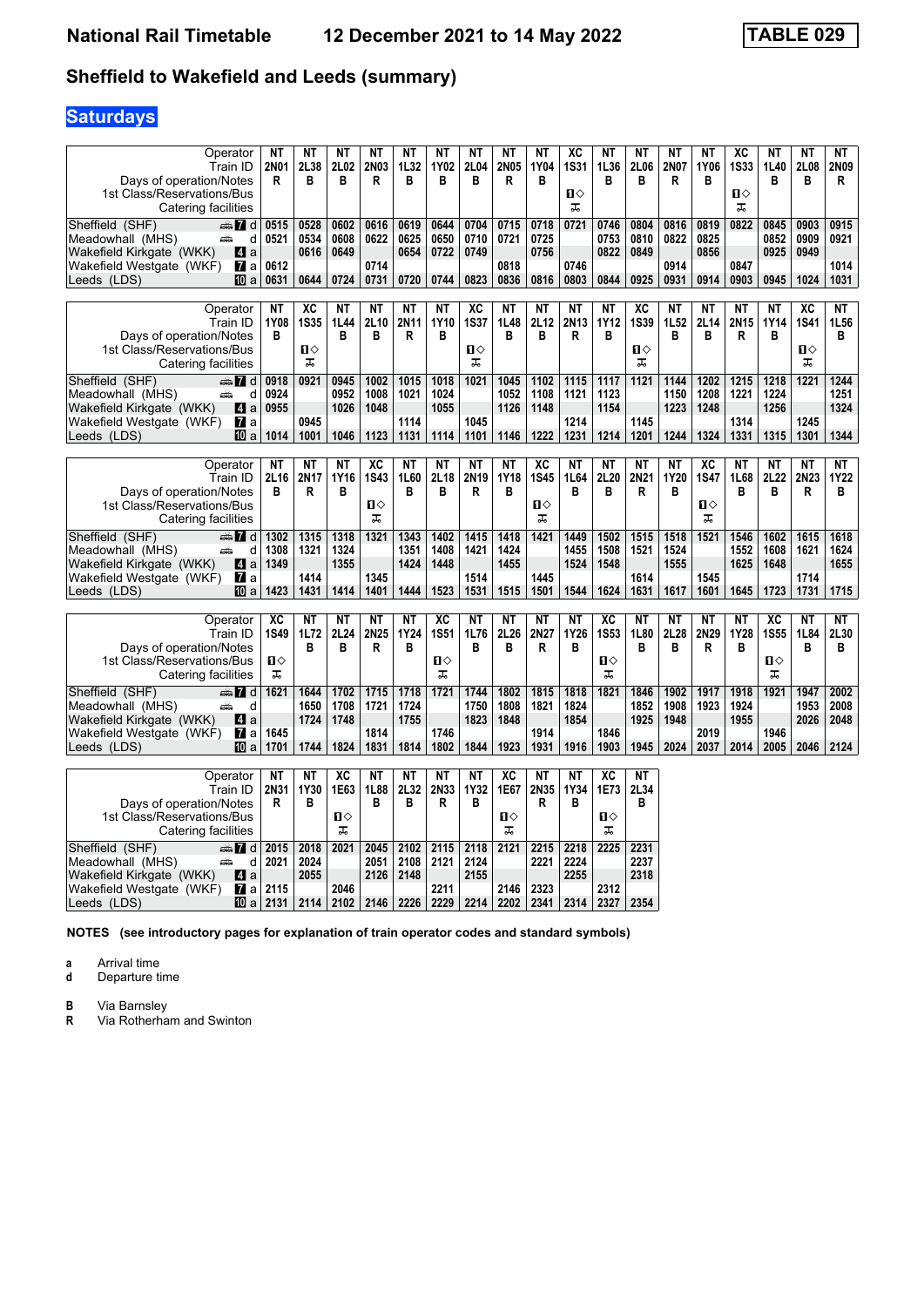### **Sheffield to Wakefield and Leeds (summary)**

# **Sundays**

|                                            | NΤ        | NΤ        | ΝT           | ХC           | <b>NT</b> | NΤ           | XC             | ΝT        | ΝT        | ΝT           | XC          | NΤ           | <b>NT</b>   | XC          | ΝT        | <b>NT</b> | NΤ          | ХC           |
|--------------------------------------------|-----------|-----------|--------------|--------------|-----------|--------------|----------------|-----------|-----------|--------------|-------------|--------------|-------------|-------------|-----------|-----------|-------------|--------------|
| Operator<br>Train ID                       | 2N48      | 2L04      | 1Y16         | <b>1S36</b>  | 2N50      | 1Y18         | <b>1S37</b>    | 2N52      | 2L06      | 1Y20         | <b>1S39</b> | 2N54         | <b>1Y24</b> | <b>1S41</b> | 2N56      | 2L08      | 1Y28        | 1S43         |
| Days of operation/Notes                    | R         | в         | B            |              | R         | B            |                | R         | B         | B            |             | R            | B           |             | R         | в         | B           |              |
| 1st Class/Reservations/Bus                 |           |           |              | $\mathbf{u}$ |           |              | $\mathbf{u}$   |           |           |              | $\Pi$       |              |             | $\Pi$       |           |           |             | $\mathbf{n}$ |
| Catering facilities                        |           |           |              | ᠼ            |           |              | ᠼ              |           |           |              | ᠼ           |              |             | ᠼ           |           |           |             | ᅚ            |
| Sheffield (SHF)<br>$\oplus$ 7 d            | 0827      | 0839      | 0917         | 0921         | 0935      | 1017         | 1021           | 1030      | 1051      | 1116         | 1121        | 1124         | 1216        | 1221        | 1231      | 1244      | 1317        | 1321         |
| Meadowhall (MHS)<br>۳Ê<br>d                | 0833      | 0845      | 0923         |              | 0941      | 1023         |                | 1036      | 1057      | 1122         |             | 1133         | 1223        |             | 1237      | 1250      | 1323        |              |
| Wakefield Kirkgate (WKK)<br>Zi a           |           | 0924      | 0957         |              |           | 1053         |                |           | 1129      | 1151         |             |              | 1256        |             |           | 1329      | 1354        |              |
| Wakefield Westgate (WKF)<br>$\mathbf{z}$ a | 0919      |           |              | 0945         | 1027      |              | 1045           | 1122      |           |              | 1145        | 1224         |             | 1245        | 1322      |           |             | 1345         |
| <b>il</b> a<br>Leeds (LDS)                 | 0939      | 0958      | 1018         | 1001         | 1044      | 1113         | 1102           | 1142      | 1206      | 1214         | 1202        | 1241         | 1316        | 1302        | 1342      | 1405      | 1414        | 1402         |
|                                            |           |           |              |              |           |              |                |           |           |              |             |              |             |             |           |           |             |              |
| Operator                                   | <b>NT</b> | <b>NT</b> | XC           | <b>NT</b>    | <b>NT</b> | <b>NT</b>    | X <sub>C</sub> | <b>NT</b> | <b>NT</b> | XC           | <b>NT</b>   | <b>NT</b>    | <b>NT</b>   | XC          | <b>NT</b> | <b>NT</b> | XC          | <b>NT</b>    |
| Train ID                                   | 2N58      | 1Y32      | 1S45         | 2N60         | 2L10      | 1Y36         | <b>1S47</b>    | 2N62      | 1Y40      | 1S49         | 2N64        | 2L14         | 1Y44        | <b>1S51</b> | 2N66      | 1Y48      | <b>1S53</b> | 2N68         |
| Days of operation/Notes                    | R         | в         |              | R            | в         | в            |                | R         | в         |              | R           | в            | в           |             | R         | в         |             | R            |
| 1st Class/Reservations/Bus                 |           |           | $\mathbf{n}$ |              |           |              | $\mathbf{u}$   |           |           | п⇔           |             |              |             | п⇔          |           |           | Ⅱ♦          |              |
| Catering facilities                        |           |           | ᠼ            |              |           |              | ᠼ              |           |           |              |             |              |             | ᠼ           |           |           | ᅚ           |              |
| Sheffield (SHF)<br>dan 7d                  | 1330      | 1417      | 1421         | 1431         | 1445      | 1517         | 1521           | 1531      | 1617      | 1621         | 1631        | 1644         | 1717        | 1721        | 1730      | 1817      | 1821        | 1831         |
| añ.<br>Meadowhall (MHS)<br>d               | 1336      | 1423      |              | 1437         | 1451      | 1523         |                | 1537      | 1623      |              | 1637        | 1650         | 1723        |             | 1736      | 1823      |             | 1837         |
| Wakefield Kirkgate (WKK)<br><b>Z</b> ∎a    |           | 1454      |              |              | 1531      | 1552         |                |           | 1654      |              |             | 1729         | 1750        |             |           | 1852      |             |              |
| Wakefield Westgate (WKF)<br>$\mathbf{z}$ a | 1423      |           | 1445         | 1523         |           |              | 1545           | 1625      |           | 1645         | 1724        |              |             | 1746        | 1824      |           | 1845        | 1923         |
| <b>M</b> a<br>Leeds (LDS)                  | 1441      | 1514      | 1502         | 1544         | 1606      | 1614         | 1602           | 1642      | 1714      | 1702         | 1743        | 1806         | 1814        | 1802        | 1843      | 1914      | 1902        | 1943         |
|                                            |           |           |              |              |           |              |                |           |           |              |             |              |             |             |           |           |             |              |
| Operator                                   | <b>NT</b> | NΤ        | XC           | <b>NT</b>    | <b>NT</b> | XC           | <b>NT</b>      | <b>NT</b> | <b>NT</b> | XC           | <b>NT</b>   | XC           | <b>NT</b>   | <b>NT</b>   | XC        |           |             |              |
| Train ID                                   | 2L16      | 1Y52      | <b>1S55</b>  | 2N70         | 1Y56      | 1E63         | 2N72           | 2L20      | 1Y60      | 1E67         | 2N74        | 1E73         | 2N76        | 1Y62        | 1E75      |           |             |              |
| Days of operation/Notes                    | B         | B         |              | R            | B         |              | R              | в         | в         |              | R           |              | R           | в           |           |           |             |              |
| 1st Class/Reservations/Bus                 |           |           | $\mathbf{n}$ |              |           | $\mathbf{n}$ |                |           |           | $\mathbf{u}$ |             | $\mathbf{u}$ |             |             | п⇔        |           |             |              |
| Catering facilities                        |           |           | ᠼ            |              |           | ᠼ            |                |           |           | ᠼ            |             | ᠼ            |             |             | ᠼ         |           |             |              |
| Sheffield (SHF)<br>$\oplus$ 7 d            | 1845      | 1917      | 1921         | 1931         | 2017      | 2023         | 2031           | 2047      | 2116      | 2121         | 2131        | 2221         | 2232        | 2244        | 2321      |           |             |              |
| Meadowhall (MHS)<br>añ.<br>d               | 1851      | 1923      |              | 1937         | 2023      |              | 2037           | 2053      | 2122      |              | 2137        |              | 2238        | 2250        |           |           |             |              |
| Wakefield Kirkgate (WKK)<br>L4 a           | 1930      | 1952      |              |              | 2052      |              |                | 2132      | 2151      |              |             |              |             | 2331        |           |           |             |              |
| Wakefield Westgate (WKF)<br>$\mathbf{z}$ a |           |           | 1946         | 2023         |           | 2048         | 2128           |           |           | 2146         | 2226        | 2248         | 2324        |             |           |           |             |              |
| 100 a<br>Leeds (LDS)                       | 2005      | 2016      | 2002         | 2045         | 2114      | 2103         | 2145           | 2206      | 2214      | 2202         | 2244        | 2303         | 2343        | 0007        | 0012      |           |             |              |

**NOTES (see introductory pages for explanation of train operator codes and standard symbols)**

# **a** Arrival time<br>**d** Departure t

**d** Departure time

**B** Via Barnsley<br>**R** Via Rotherha

**Via Rotherham and Swinton**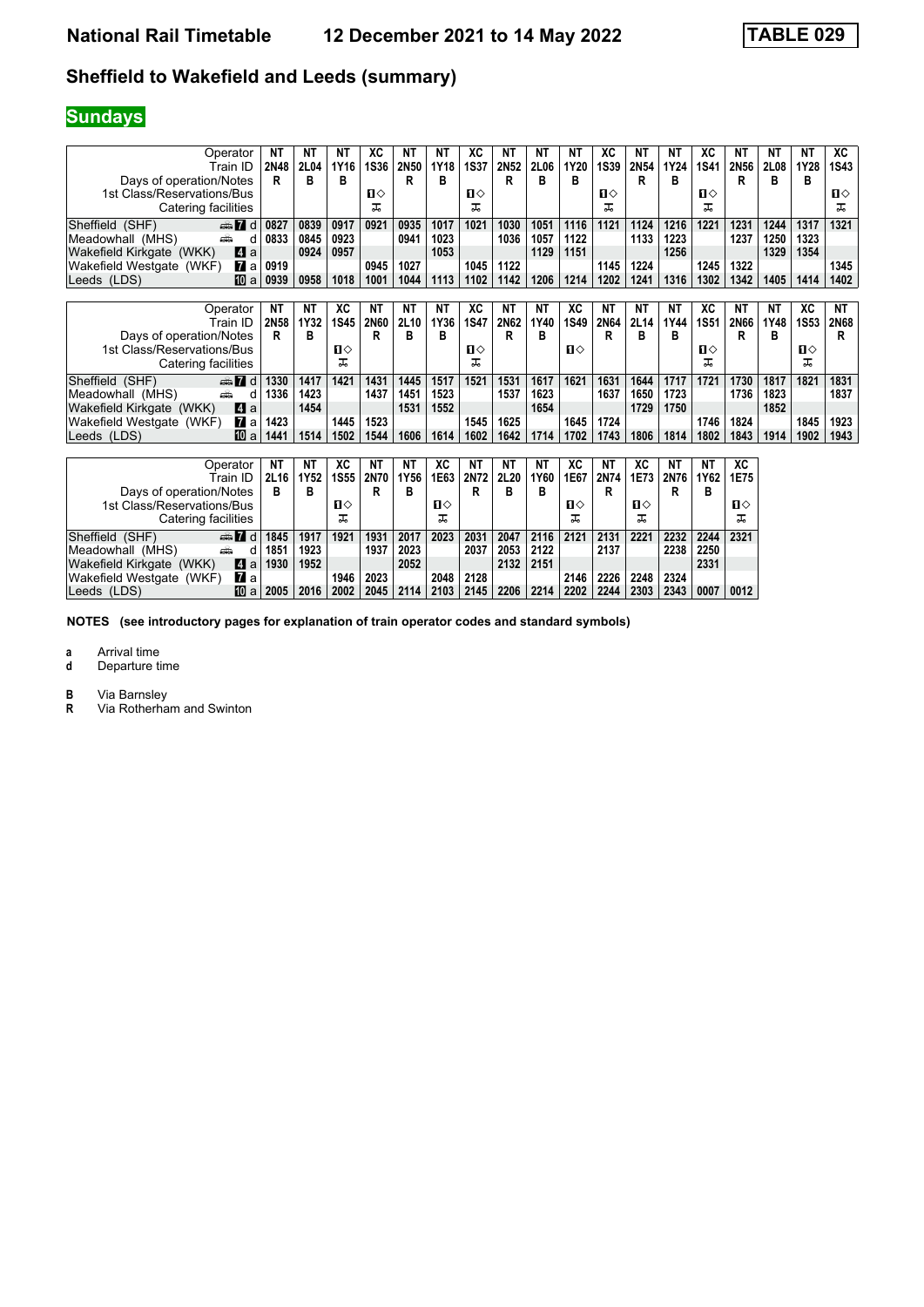#### **Leeds and Wakefield to Sheffield (summary)**

#### **Mondays to Fridays**

| Operator<br>Train ID                                                                              | <b>NT</b><br>2N00 | <b>NT</b><br>2L99 | XC<br><b>1V44</b> | <b>NT</b><br>1L33      | <b>NT</b><br>2L53 | <b>NT</b><br>2N02 | <b>NT</b><br>1Y07 | XC<br>1V46   | <b>NT</b><br>1L37 | <b>NT</b><br>2L55 | <b>NT</b><br>2N04 | $N$ T<br>1Y09 | XC<br><b>1V48</b> | <b>NT</b><br>1L41      | <b>NT</b><br>2L57 | <b>NT</b><br>2N06 | <b>NT</b><br><b>1Y11</b> | XC<br><b>1V50</b> |
|---------------------------------------------------------------------------------------------------|-------------------|-------------------|-------------------|------------------------|-------------------|-------------------|-------------------|--------------|-------------------|-------------------|-------------------|---------------|-------------------|------------------------|-------------------|-------------------|--------------------------|-------------------|
| Days of operation/Notes                                                                           | R                 | в                 |                   | в                      | в                 | R                 | в                 |              | в                 | в                 | R                 | в             |                   | в                      | в                 | R                 | в                        |                   |
| 1st Class/Reservations/Bus                                                                        |                   |                   | Ⅱ◇                |                        |                   |                   |                   | Ⅱ♦           |                   |                   |                   |               | Ⅱ◇                |                        |                   |                   |                          | Ⅱ♦                |
| Catering facilities<br>Leeds (LDS)<br>100 d                                                       | 0534              | 0554              | ᠼ<br>0611         | 0638                   | 0632              | 0647              | 0703              | 0710         | 0738              | 0732              | 0748              | 0804          | ᠼ<br>0811         | 0837                   | 0832              | 0848              | 0909                     | 工<br>0911         |
| 7 d<br>Wakefield Westgate (WKF)                                                                   | 0550              |                   | 0623              |                        |                   | 0702              |                   | 0723         |                   |                   | 0803              |               | 0823              |                        |                   | 0904              |                          | 0923              |
| 4 d<br>Wakefield Kirkgate (WKK)                                                                   |                   | 0626              |                   | 0655                   | 0703              |                   | 0723              |              | 0756              | 0803              |                   | 0822          |                   | 0855                   | 0903              |                   | 0926                     |                   |
| Meadowhall (MHS)<br>a<br>æ<br>Sheffield (SHF)<br><del>⊯</del> 7 a                                 | 0648<br>0700      | 0705<br>0714      | 0651              | 0725<br>0733           | 0743<br>0754      | 0749<br>0758      | 0752<br>0801      | 0750         | 0827<br>0836      | 0843<br>0852      | 0851<br>0901      | 0853<br>0904  | 0854              | 0926<br>0934           | 0942<br>0951      | 0951<br>1001      | 0956<br>1004             | 0954              |
|                                                                                                   |                   |                   |                   |                        |                   |                   |                   |              |                   |                   |                   |               |                   |                        |                   |                   |                          |                   |
| Operator                                                                                          | NT                | NΤ                | <b>NT</b>         | <b>NT</b>              | <b>XC</b>         | <b>NT</b>         | <b>NT</b>         | NT           | ΝT                | <b>XC</b>         | <b>NT</b>         | ΝT            | <b>NT</b>         | <b>NT</b>              | XC                | <b>NT</b>         | <b>NT</b>                | NΤ                |
| Train ID<br>Days of operation/Notes                                                               | 1L45<br>В         | 2L59<br>в         | 2N08<br>R         | 1Y13<br>в              | 1V52              | 1L49<br>в         | 2L61<br>В         | 2N10<br>R    | 1Y15<br>В         | <b>1V54</b>       | 1L53<br>в         | 2L63<br>в     | 2N12<br>R         | <b>1Y17</b><br>в       | <b>1V56</b>       | 1L57<br>в         | 2L65<br>в                | 2N14<br>R         |
| 1st Class/Reservations/Bus                                                                        |                   |                   |                   |                        | Ⅱ◇                |                   |                   |              |                   | п⇔                |                   |               |                   |                        | Ω⇔                |                   |                          |                   |
| Catering facilities                                                                               |                   |                   |                   |                        | ᠼ                 |                   |                   |              |                   | ᠼ                 |                   |               |                   |                        |                   |                   |                          |                   |
| Leeds (LDS)<br>10 d<br>Wakefield Westgate (WKF)<br>$I$ d                                          | 0938              | 0932              | 0948<br>1003      | 1009                   | 1011<br>1023      | 1038              | 1032              | 1048<br>1103 | 1109              | 1111<br>1123      | 1138              | 1132          | 1148<br>1203      | 1209                   | 1211<br>1223      | 1238              | 1232                     | 1248<br>1303      |
| Wakefield Kirkgate (WKK)<br>$\overline{4}$<br>d                                                   | 0956              | 1003              |                   | 1026                   |                   | 1056              | 1103              |              | 1126              |                   | 1158              | 1203          |                   | 1227                   |                   | 1255              | 1303                     |                   |
| Meadowhall (MHS)<br>پېش<br>a                                                                      | 1028              | 1042              | 1051              | 1056                   |                   | 1127              | 1142              | 1151         | 1156              |                   | 1230              | 1242          | 1251              | 1256                   |                   | 1326              | 1342                     | 1351              |
| Sheffield (SHF)<br>anna <mark>7</mark> ∎a                                                         | 1035              | 1051              | 1101              | 1104                   | 1054              | 1135              | 1151              | 1201         | 1204              | 1153              | 1237              | 1251          | 1300              | 1305                   | 1254              | 1334              | 1351                     | 1401              |
| Operator                                                                                          | <b>NT</b>         | XC                | <b>NT</b>         | <b>NT</b>              | <b>NT</b>         | <b>NT</b>         | XC                | <b>NT</b>    | <b>NT</b>         | <b>NT</b>         | <b>NT</b>         | XC            | <b>NT</b>         | <b>NT</b>              | <b>NT</b>         | <b>NT</b>         | XC                       | NΤ                |
| Train ID<br>Days of operation/Notes                                                               | 1Y19<br>в         | <b>1V58</b>       | 1L61<br>в         | 2L67<br>в              | 2N16<br>R         | 1Y21<br>в         | 1V60              | 1L65<br>в    | 2L69<br>в         | 2N18<br>R         | 1Y23<br>в         | 1V62          | 1L69<br>в         | 2L71<br>в              | 2N20<br>R         | 1Y25<br>в         | <b>1V64</b>              | 1L73<br>в         |
| 1st Class/Reservations/Bus                                                                        |                   | Ⅱ◇                |                   |                        |                   |                   | Ⅱ◇                |              |                   |                   |                   | п⇔            |                   |                        |                   |                   | О                        |                   |
| Catering facilities                                                                               |                   | 工                 |                   |                        |                   |                   | 工                 |              |                   |                   |                   | 盂             |                   |                        |                   |                   | ᠼ                        |                   |
| Leeds (LDS)<br>10 d                                                                               | 1309              | 1311              | 1338              | 1332                   | 1348              | 1409              | 1411              | 1436         | 1432              | 1448              | 1509              | 1511          | 1538              | 1532                   | 1548              | 1609              | 1611                     | 1638              |
| Wakefield Westgate (WKF)<br><b>7</b> d<br>Wakefield Kirkgate (WKK)<br>4d                          | 1326              | 1323              | 1356              | 1403                   | 1403              | 1426              | 1423              | 1456         | 1503              | 1503              | 1526              | 1523          | 1556              | 1603                   | 1603              | 1626              | 1623                     | 1655              |
| Meadowhall (MHS)<br>a<br>æ                                                                        | 1356              |                   | 1427              | 1442                   | 1451              | 1456              |                   | 1527         | 1542              | 1551              | 1556              |               | 1627              | 1642                   | 1651              | 1656              |                          | 1726              |
| Sheffield (SHF)<br>da <mark>7</mark> a                                                            | 1404              | 1353              | 1435              | 1451                   | 1501              | 1504              | 1454              | 1535         | 1551              | 1601              | 1604              | 1554          | 1635              | 1651                   | 1701              | 1705              | 1654                     | 1734              |
| Operator                                                                                          | <b>NT</b>         | <b>NT</b>         | NT                | $\overline{\text{xc}}$ | NT                | NT                | <b>NT</b>         | <b>NT</b>    | $\overline{AC}$   | NT                | <b>NT</b>         | <b>NT</b>     | $N$ T             | $\overline{\text{xc}}$ | <b>NT</b>         | <b>NT</b>         | <b>NT</b>                | $\overline{AC}$   |
| Train ID                                                                                          | 2L73              | 2N22              | 1Y27              | 1V66                   | 1L77              | 2L75              | 2N24              | 1Y29         | <b>1V68</b>       | 1L81              | 2L77              | 2N26          | 1Y31              | <b>1V70</b>            | 2L79              | 2N28              | 1Y99                     | <b>1V71</b>       |
| Days of operation/Notes<br>1st Class/Reservations/Bus                                             | В                 | R                 | в                 | п                      | в                 | B                 | R                 | в            | Ⅱ◇                | в                 | в                 | R             | в                 | Ⅱ◇                     | в                 | R                 | в                        | П⇔                |
| Catering facilities                                                                               |                   |                   |                   | ᠼ                      |                   |                   |                   |              | ᠼ                 |                   |                   |               |                   | ᠼ                      |                   |                   |                          | ᠼ                 |
| Leeds (LDS)<br>100 d                                                                              | 1632              | 1648              | 1709              | 1711                   | 1738              | 1732              | 1748              | 1803         | 1811              | 1838              | 1832              | 1848          | 1903              | 1911                   | 1932              | 1948              | 2004                     | 2011              |
| Wakefield Westgate (WKF)<br><b>7</b> d<br>Wakefield Kirkgate (WKK)<br>d<br>4                      | 1703              | 1704              | 1727              | 1723                   | 1756              | 1803              | 1803              | 1822         | 1823              | 1858              | 1903              | 1903          | 1922              | 1923                   | 2003              | 2003              | 2022                     | 2023              |
| Meadowhall (MHS)<br>پیش<br>a                                                                      | 1742              | 1751              | 1756              |                        | 1827              | 1842              | 1851              | 1851         |                   | 1928              | 1942              | 1951          | 1952              |                        | 2042              | 2051              | 2051                     |                   |
| Sheffield (SHF)<br>— <mark>7</mark> а                                                             | 1751              | 1801              | 1804              | 1754                   | 1835              | 1851              | 1901              | 1904         | 1854              | 1936              | 1951              | 2001          | 2004              | 1954                   | 2051              | 2104              | 2101                     | 2054              |
| Operator                                                                                          | <b>NT</b>         | EM                | <b>NT</b>         | <b>NT</b>              | $\overline{AC}$   | <b>NT</b>         | <b>NT</b>         | <b>NT</b>    | <b>NT</b>         | <b>NT</b>         | <b>NT</b>         | <b>NT</b>     |                   |                        |                   |                   |                          |                   |
| Train ID                                                                                          | 2L81              | <b>1C02</b>       | 2N30              | 1Y35                   | 1M00              | 1N61              | 2L83              | 2N32         | 2N34              | 2L85              | 2L87              | 2N38          |                   |                        |                   |                   |                          |                   |
| Days of operation/Notes<br>1st Class/Reservations/Bus                                             | В                 |                   | R                 | в                      | Ⅱ◇                | в                 | в                 | R            | R                 | в                 | в                 | R             |                   |                        |                   |                   |                          |                   |
| Catering facilities                                                                               |                   |                   |                   |                        | ᠼ                 |                   |                   |              |                   |                   |                   |               |                   |                        |                   |                   |                          |                   |
| Leeds (LDS)<br>10 d                                                                               | 2032              | 2036              | 2048              | 2104                   | 2111              | 2137              | 2131              | 2148         | 2230              | 2232              | 2302              | 2311          |                   |                        |                   |                   |                          |                   |
| $\blacksquare$ d<br>Wakefield Westgate (WKF)<br>Wakefield Kirkgate (WKK)<br>$\boldsymbol{A}$<br>d | 2103              | 2052              | 2103              | 2122                   | 2123              | 2155              | 2202              | 2203         | 2245              | 2303              | 2333              | 2326          |                   |                        |                   |                   |                          |                   |
| Meadowhall (MHS)<br>a<br>æ                                                                        | 2142              |                   | 2151              | 2153                   |                   | 2226              | 2241              | 2250         | 2333              | 2342              | 0012              | 0019          |                   |                        |                   |                   |                          |                   |

**NOTES (see introductory pages for explanation of train operator codes and standard symbols)**

 Sheffield (SHF) 5ö a **2152 2133 2200 2203 2155 2240 2250 2259 2341 2351 0024 0028**

**a** Arrival time

**d** Departure time

**B** Via Barnsley<br>**R** Via Swinton a

**Via Swinton and Rotherham**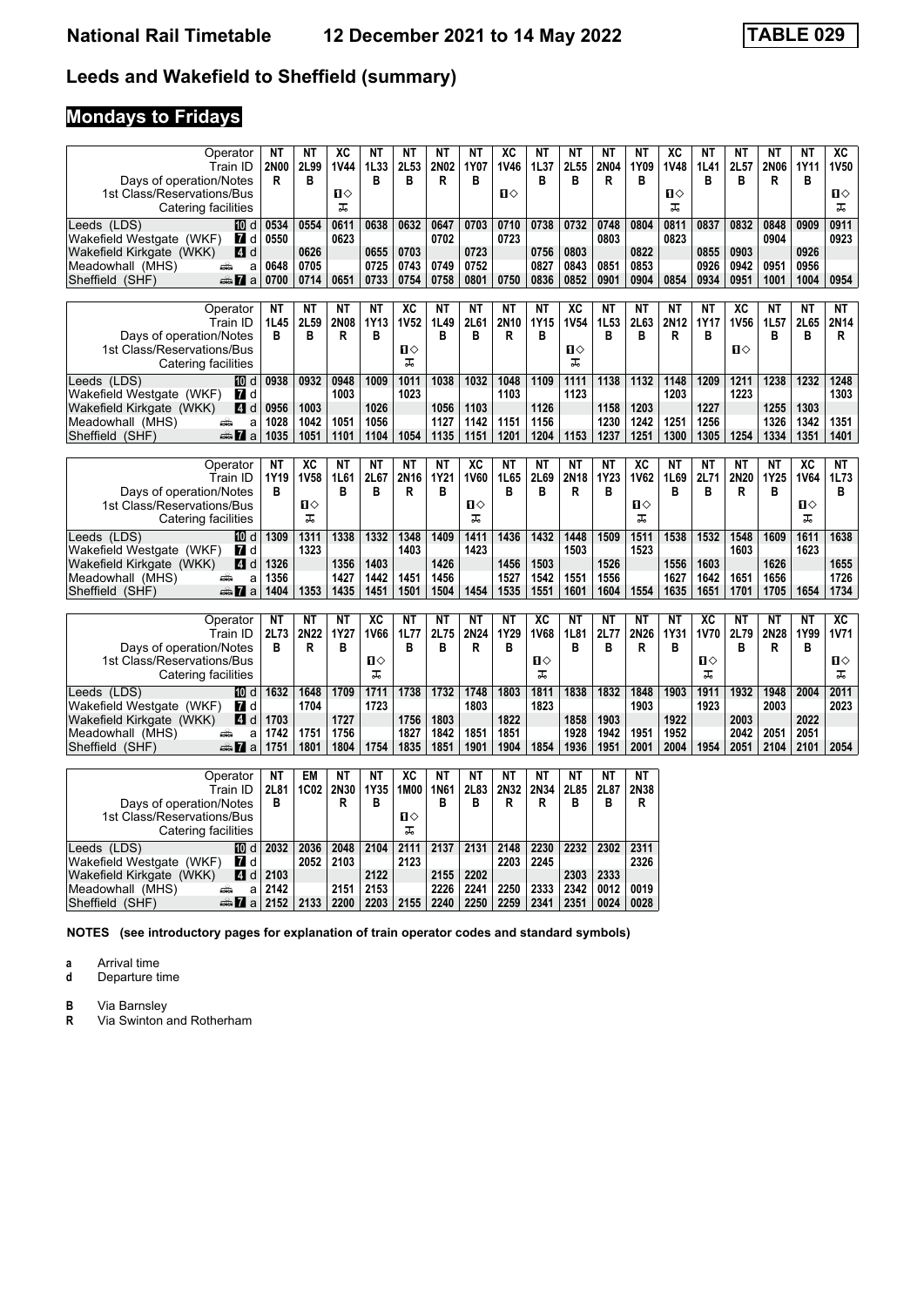#### **Leeds and Wakefield to Sheffield (summary)**

#### **Saturdays**

| Operator                                                 | <b>NT</b>         | <b>NT</b>         | XC                | <b>NT</b>              | <b>NT</b>         | <b>NT</b>                | <b>NT</b>      | XC                | <b>NT</b>         | NT                            | <b>NT</b>         | <b>NT</b>         | XC        | <b>NT</b>       | <b>NT</b>         | <b>NT</b>         | <b>NT</b>   | XC                     |
|----------------------------------------------------------|-------------------|-------------------|-------------------|------------------------|-------------------|--------------------------|----------------|-------------------|-------------------|-------------------------------|-------------------|-------------------|-----------|-----------------|-------------------|-------------------|-------------|------------------------|
| Train ID                                                 | 2N00              | 2L99              | 1V44              | 1L33                   | 2L53              | 2N02                     | 1Y07           | <b>1V46</b>       | 1L37              | 2L55                          | 2N04              | 1Y09              | 1V48      | 1L41            | 2L57              | 2N06              | 1Y11        | 1V50                   |
| Days of operation/Notes                                  | R                 | в                 |                   | B                      | B                 | R                        | В              |                   | в                 | в                             | R                 | B                 |           | B               | в                 | R                 | B           |                        |
| 1st Class/Reservations/Bus                               |                   |                   | п                 |                        |                   |                          |                | п⇔                |                   |                               |                   |                   | п⇔        |                 |                   |                   |             | П⇔                     |
| Catering facilities                                      |                   |                   | ᠼ                 |                        |                   |                          |                |                   |                   |                               |                   |                   |           |                 |                   |                   |             | ᠼ                      |
|                                                          |                   |                   |                   |                        |                   |                          |                |                   |                   |                               |                   |                   |           |                 |                   |                   |             |                        |
| Leeds (LDS)<br>10 d                                      | 0534              | 0554              | 0611              | 0638                   | 0632              | 0647                     | 0705           | 0711              | 0738              | 0732                          | 0748              | 0804              | 0811      | 0837            | 0832              | 0848              | 0909        | 0911                   |
| 7 d<br>Wakefield Westgate (WKF)                          | 0550              |                   | 0623              |                        |                   | 0702                     |                | 0723              |                   |                               | 0803              |                   | 0823      |                 |                   | 0904              |             | 0923                   |
| 4 d<br>Wakefield Kirkgate (WKK)                          |                   | 0626              |                   | 0655                   | 0703              |                          | 0722           |                   | 0756              | 0803                          |                   | 0822              |           | 0855            | 0903              |                   | 0926        |                        |
| Meadowhall (MHS)<br>بالله<br>a                           | 0648              | 0705              |                   | 0725                   | 0743              | 0750                     | 0752           |                   | 0827              | 0842                          | 0851              | 0853              |           | 0926            | 0942              | 0951              | 0956        |                        |
| Sheffield (SHF)<br>ana Mar                               | 0701              | 0714              | 0651              | 0733                   | 0754              | 0758                     | 0801           | 0751              | 0836              | 0851                          | 0901              | 0904              | 0854      | 0934            | 0951              | 1001              | 1004        | 0954                   |
|                                                          |                   | <b>NT</b>         | <b>NT</b>         | <b>NT</b>              | XC                | <b>NT</b>                | <b>NT</b>      | <b>NT</b>         | NT                | XC                            | ΝT                | <b>NT</b>         | <b>NT</b> | <b>NT</b>       | XC                | <b>NT</b>         | <b>NT</b>   | NΤ                     |
| Operator<br>Train ID                                     | ΝT<br>1L45        | 2L59              | 2N08              | 1Y13                   | <b>1V52</b>       | 1L49                     | 2L61           | 2N10              | <b>1Y15</b>       | <b>1V54</b>                   | 1L53              | 2L63              | 2N12      | 1Y17            | <b>1V56</b>       | 1L57              | 2L65        | 2N14                   |
| Days of operation/Notes                                  | в                 | в                 | R                 | B                      |                   | в                        | B              | R                 | в                 |                               | B                 | B                 | R         | B               |                   | в                 | B           | R                      |
| 1st Class/Reservations/Bus                               |                   |                   |                   |                        | Ⅱ◇                |                          |                |                   |                   | Ⅱ◇                            |                   |                   |           |                 | п⇔                |                   |             |                        |
| Catering facilities                                      |                   |                   |                   |                        | ᠼ                 |                          |                |                   |                   | ᠼ                             |                   |                   |           |                 |                   |                   |             |                        |
|                                                          |                   |                   |                   |                        |                   |                          |                |                   |                   |                               |                   |                   |           |                 |                   |                   |             |                        |
| Leeds (LDS)<br>10 d                                      | 0938              | 0932              | 0948              | 1009                   | 1011              | 1038                     | 1032           | 1048              | 1109              | 1111                          | 1138              | 1132              | 1148      | 1209            | 1211              | 1238              | 1232        | 1248                   |
| Wakefield Westgate (WKF)<br><b>7</b> d                   |                   |                   | 1003              |                        | 1023              |                          |                | 1103              |                   | 1123                          |                   |                   | 1203      |                 | 1223              |                   |             | 1303                   |
| Wakefield Kirkgate (WKK)<br>4 d                          | 0956              | 1003              |                   | 1026                   |                   | 1056                     | 1103           |                   | 1126              |                               | 1158              | 1203              |           | 1227            |                   | 1255              | 1303        |                        |
| Meadowhall (MHS)<br>æ<br>a                               | 1028              | 1042              | 1051              | 1056                   |                   | 1127                     | 1142           | 1151              | 1156              |                               | 1230              | 1242              | 1251      | 1256            |                   | 1326              | 1342        | 1351                   |
| Sheffield (SHF)<br>anna <mark>a</mark> nna ann an        | 1035              | 1051              | 1101              | 1105                   | 1053              | 1135                     | 1151           | 1201              | 1204              | 1153                          | 1237              | 1251              | 1300      | 1305            | 1254              | 1334              | 1351        | 1401                   |
|                                                          |                   |                   |                   | <b>NT</b>              |                   |                          | XC             |                   |                   |                               |                   |                   | <b>NT</b> | <b>NT</b>       |                   |                   | XC          |                        |
| Operator<br>Train ID                                     | <b>NT</b><br>1Y19 | XC<br><b>1V58</b> | <b>NT</b><br>1L61 | 2L67                   | <b>NT</b><br>2N16 | <b>NT</b><br><b>1Y21</b> | 1V60           | <b>NT</b><br>1L65 | <b>NT</b><br>2L69 | <b>NT</b><br>2N <sub>18</sub> | <b>NT</b><br>1Y23 | XC<br><b>1V62</b> | 1L69      | 2L71            | <b>NT</b><br>2N20 | <b>NT</b><br>1Y25 | <b>1V64</b> | <b>NT</b><br>1L73      |
|                                                          | в                 |                   | в                 | B                      | R                 | в                        |                | в                 | в                 | R                             | в                 |                   | в         | B               | R                 | в                 |             | в                      |
| Days of operation/Notes<br>1st Class/Reservations/Bus    |                   | п                 |                   |                        |                   |                          | $\blacksquare$ |                   |                   |                               |                   | п⇔                |           |                 |                   |                   | П⇔          |                        |
| Catering facilities                                      |                   | ᠼ                 |                   |                        |                   |                          | ᠼ              |                   |                   |                               |                   | ᠼ                 |           |                 |                   |                   | ᠼ           |                        |
|                                                          |                   |                   |                   |                        |                   |                          |                |                   |                   |                               |                   |                   |           |                 |                   |                   |             |                        |
| Leeds (LDS)<br>[10] d                                    | 1309              | 1311              | 1338              | 1332                   | 1348              | 1409                     | 1411           | 1436              | 1432              | 1448                          | 1509              | 1511              | 1538      | 1532            | 1548              | 1609              | 1611        | 1638                   |
| 7 d<br>Wakefield Westgate (WKF)                          |                   | 1323              |                   |                        | 1403              |                          | 1423           |                   |                   | 1503                          |                   | 1523              |           |                 | 1603              |                   | 1623        |                        |
| Wakefield Kirkgate (WKK)<br>4 d                          | 1326              |                   | 1356              | 1403                   |                   | 1426                     |                | 1456              | 1503              |                               | 1526              |                   | 1556      | 1603            |                   | 1626              |             | 1655                   |
| Meadowhall (MHS)<br>æ<br>a                               | 1356              |                   | 1427              | 1442                   | 1451              | 1456                     |                | 1527              | 1542              | 1551                          | 1556              |                   | 1627      | 1642            | 1651              | 1656              |             | 1726                   |
| Sheffield (SHF)<br>da <mark>zi</mark> a                  | 1404              | 1353              | 1435              | 1451                   | 1501              | 1504                     | 1454           | 1535              | 1551              | 1601                          | 1604              | 1554              | 1635      | 1651            | 1701              | 1705              | 1654        | 1734                   |
| Operator                                                 | NT                | NT                | NT                | $\overline{\text{xc}}$ | NT                | ΝT                       | <b>NT</b>      | <b>NT</b>         | XC                | NΤ                            | <b>NT</b>         | <b>NT</b>         | <b>NT</b> | $\overline{AC}$ | <b>NT</b>         | <b>NT</b>         | <b>NT</b>   | $\overline{\text{xc}}$ |
| Train ID                                                 | 2L73              | 2N22              | 1Y27              | 1V66                   | 1L77              | 2L75                     | 2N24           | 1Y29              | <b>1V68</b>       | 1L81                          | 2L77              | 2N26              | 1Y31      | 1V70            | 2L79              | 2N28              | 1Y99        | 1M80                   |
| Days of operation/Notes                                  | В                 | R                 | в                 |                        | в                 | в                        | R              | в                 |                   | в                             | в                 | R                 | в         |                 | в                 | R                 | в           |                        |
| 1st Class/Reservations/Bus                               |                   |                   |                   | $\blacksquare$         |                   |                          |                |                   | П⇔                |                               |                   |                   |           | П⇔              |                   |                   |             | П⇔                     |
| Catering facilities                                      |                   |                   |                   | 工                      |                   |                          |                |                   | ᠼ                 |                               |                   |                   |           | ᠼ               |                   |                   |             | 工                      |
|                                                          |                   |                   |                   |                        |                   |                          |                |                   |                   |                               |                   |                   |           |                 |                   |                   |             |                        |
| Leeds (LDS)<br>10 d                                      | 1632              | 1648              | 1709              | 1711                   | 1738              | 1732                     | 1748           | 1803              | 1811              | 1838                          | 1832              | 1848              | 1903      | 1911            | 1932              | 1948              | 2004        | 2011                   |
| <b>7</b> d<br>Wakefield Westgate (WKF)<br>4 d            | 1703              | 1704              | 1727              | 1723                   | 1756              | 1803                     | 1803           | 1822              | 1823              | 1858                          | 1903              | 1903              | 1922      | 1923            | 2003              | 2003              | 2022        | 2023                   |
| Wakefield Kirkgate (WKK)<br>Meadowhall (MHS)<br>پیش<br>a | 1742              |                   | 1756              |                        | 1827              | 1842                     | 1851           | 1851              |                   | 1928                          | 1942              | 1951              | 1952      |                 | 2042              | 2051              | 2051        |                        |
| Sheffield (SHF)<br>$\mathbb{Z}$ a                        | 1751              | 1751<br>1801      | 1804              | 1754                   | 1835              | 1851                     | 1901           | 1904              | 1854              | 1936                          | 1951              | 2001              | 2004      | 1954            | 2051              | 2104              | 2100        | 2054                   |
|                                                          |                   |                   |                   |                        |                   |                          |                |                   |                   |                               |                   |                   |           |                 |                   |                   |             |                        |
| Operator                                                 | <b>NT</b>         | <b>NT</b>         | NT                | XC                     | NΤ                | ΝT                       | <b>NT</b>      | <b>NT</b>         | ΝT                | NT                            | ΝT                |                   |           |                 |                   |                   |             |                        |
| Train ID                                                 | 2L81              | 2N30              | 1Y35              | 1M00                   | <b>1N61</b>       | 2L83                     | 2N32           | 2N36              | 2N34              | 2L85                          | 2N40              |                   |           |                 |                   |                   |             |                        |
| Days of operation/Notes                                  | B                 | R                 | в                 |                        | В                 | B                        | R              | R                 | R                 | B                             | R                 |                   |           |                 |                   |                   |             |                        |
| 1st Class/Reservations/Bus                               |                   |                   |                   | п                      |                   |                          |                |                   |                   |                               |                   |                   |           |                 |                   |                   |             |                        |
| Catering facilities                                      |                   |                   |                   | ᠼ                      |                   |                          |                |                   |                   |                               |                   |                   |           |                 |                   |                   |             |                        |
|                                                          |                   |                   |                   |                        |                   |                          |                |                   |                   |                               |                   |                   |           |                 |                   |                   |             |                        |
| Leeds (LDS)<br>10 d                                      | 2032              | 2048              | 2104              | 2111                   | 2137              | 2131                     | 2148           | 2215              | 2230              | 2232                          | 2244              |                   |           |                 |                   |                   |             |                        |
| Wakefield Westgate (WKF)<br><b>7</b> d                   |                   | 2103              |                   | 2123                   |                   |                          | 2203           | 2230              | 2245              | 2303                          | 2259              |                   |           |                 |                   |                   |             |                        |
| Wakefield Kirkgate (WKK)<br>4<br>d<br>پیش                | 2103<br>2142      | 2151              | 2123<br>2153      |                        | 2155<br>2226      | 2202<br>2241             | 2250           | 2317              | 2333              | 2342                          | 2345              |                   |           |                 |                   |                   |             |                        |
| Meadowhall (MHS)<br>a                                    |                   |                   |                   |                        | 2240              | 2250                     | 2300           |                   |                   |                               |                   |                   |           |                 |                   |                   |             |                        |
| Sheffield (SHF)<br>dan <mark>7</mark> a                  | 2152              | 2159              | 2202              | 2155                   |                   |                          |                | 2325              | 2341              | 2351                          | 2355              |                   |           |                 |                   |                   |             |                        |

 Sheffield (SHF) 5ö a **2152 2159 2202 2155 2240 2250 2300 2325 2341 2351 2355 NOTES (see introductory pages for explanation of train operator codes and standard symbols)**

**a** Arrival time

**d** Departure time

**B** Via Barnsley<br>**R** Via Swinton a

**Via Swinton and Rotherham**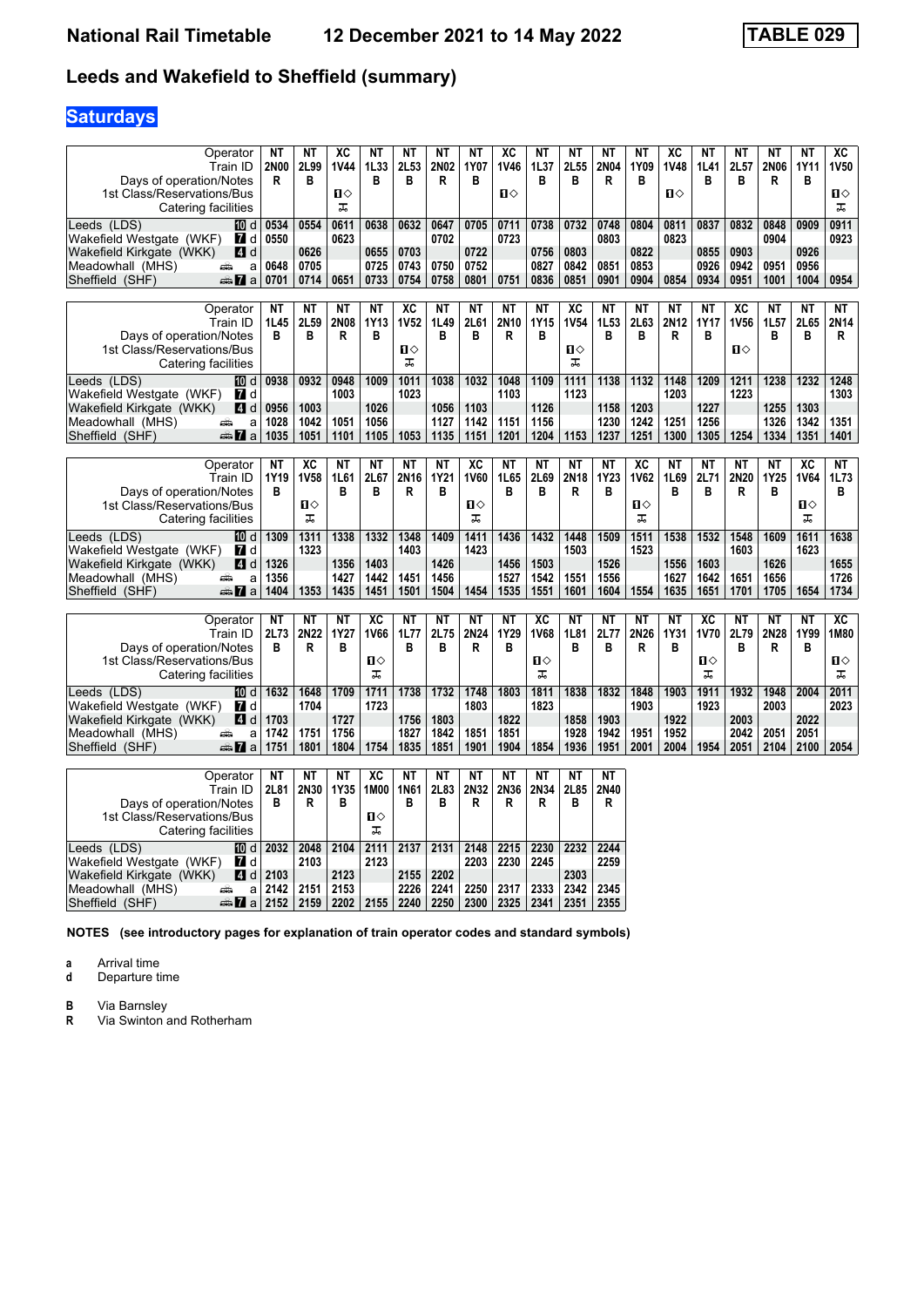### **Leeds and Wakefield to Sheffield (summary)**

# **Sundays**

| Operator                                        | XC           | NΤ   | ΝT        | XC           | <b>NT</b>   | ΝT        | XC           | NΤ           | NΤ   | NΤ        | XC           | NΤ        | <b>NT</b>   | NΤ        | XC           | NΤ        | NΤ        | <b>NT</b>      |
|-------------------------------------------------|--------------|------|-----------|--------------|-------------|-----------|--------------|--------------|------|-----------|--------------|-----------|-------------|-----------|--------------|-----------|-----------|----------------|
| Train ID                                        | <b>1V48</b>  | 2L01 | 2N01      | <b>1V50</b>  | <b>1Y17</b> | 2N03      | <b>1V52</b>  | <b>1Y21</b>  | 2L03 | 2N05      | <b>1V54</b>  | 1Y25      | <b>2N07</b> | 1Y29      | <b>1V56</b>  | 2L05      | 2N09      | 1Y33           |
| Days of operation/Notes                         |              | B    | R         |              | B           | R         |              | в            | B    | R         |              | B         | R           | в         |              | в         | R         | в              |
| 1st Class/Reservations/Bus                      | О            |      |           | п⇔           |             |           | $\mathbf{u}$ |              |      |           | п⇔           |           |             |           | $\mathbf{u}$ |           |           |                |
| Catering facilities                             | ᠼ            |      |           | ᠼ            |             |           | ᠼ            |              |      |           | ᠼ            |           |             |           | ᠼ            |           |           |                |
| Leeds (LDS)<br>100 d                            | 0811         | 0832 | 0846      | 0900         | 0910        | 0925      | 1000         | 1009         | 1018 | 1031      | 1100         | 1109      | 1148        | 1209      | 1211         | 1217      | 1248      | 1309           |
| 7<br>Wakefield Westgate (WKF)<br>d              | 0823         |      | 0901      | 0912         |             | 0939      | 1012         |              |      | 1047      | 1112         |           | 1203        |           | 1223         |           | 1303      |                |
| ZI d<br>Wakefield Kirkgate (WKK)                |              | 0903 |           |              | 0927        |           |              | 1026         | 1049 |           |              | 1126      |             | 1226      |              | 1249      |           | 1326           |
| Meadowhall (MHS)<br>æ<br>a                      |              | 0941 | 0945      |              | 0957        | 1027      |              | 1056         | 1128 | 1137      |              | 1156      | 1251        | 1256      |              | 1329      | 1351      | 1356           |
| $\oplus \mathbf{7}$<br>Sheffield (SHF)<br>a     | 0852         | 0949 | 0953      | 0956         | 1004        | 1036      | 1054         | 1103         | 1138 | 1148      | 1154         | 1203      | 1259        | 1303      | 1254         | 1338      | 1359      | 1404           |
|                                                 |              |      |           |              |             |           |              |              |      |           |              |           |             |           |              |           |           |                |
| Operator                                        | XC           | ΝT   | <b>NT</b> | XC           | <b>NT</b>   | <b>NT</b> | NT           | XC           | NΤ   | <b>NT</b> | XC           | <b>NT</b> | <b>NT</b>   | <b>NT</b> | XC           | <b>NT</b> | <b>NT</b> | X <sub>C</sub> |
| Train ID                                        | <b>1V58</b>  | 2N11 | 1Y37      | <b>1V60</b>  | 2L07        | 2N13      | 1Y41         | <b>1V62</b>  | 2N15 | 1Y45      | <b>1V64</b>  | 2L09      | 2N17        | 1Y49      | <b>1V66</b>  | 2N19      | 1E20      | 1V68           |
| Days of operation/Notes                         |              | R    | в         |              | В           | R         | в            |              | R    | в         |              | в         | R           | в         |              | R         | в         |                |
| 1st Class/Reservations/Bus                      | $\mathbf{u}$ |      |           | $\mathbf{u}$ |             |           |              | $\mathbf{u}$ |      |           | $\mathbf{u}$ |           |             |           | $\mathbf{u}$ |           |           | $\mathbf{u}$   |
| Catering facilities                             | ᠼ            |      |           | ᠼ            |             |           |              | ᅚ            |      |           | ᠼ            |           |             |           |              |           |           | ᠼ              |
| Leeds (LDS)<br>10 d                             | 1311         | 1348 | 1409      | 1411         | 1417        | 1446      | 1509         | 1511         | 1542 | 1609      | 1611         | 1617      | 1648        | 1709      | 1711         | 1750      | 1809      | 1811           |
| 7 d<br>Wakefield Westgate (WKF)                 | 1323         | 1403 |           | 1423         |             | 1501      |              | 1523         | 1557 |           | 1623         |           | 1703        |           | 1723         | 1806      |           | 1823           |
| 4d<br>Wakefield Kirkgate (WKK)                  |              |      | 1426      |              | 1448        |           | 1526         |              |      | 1626      |              | 1649      |             | 1726      |              |           | 1826      |                |
| Meadowhall (MHS)<br>پېښتو<br>a                  |              | 1450 | 1456      |              | 1530        | 1551      | 1556         |              | 1648 | 1656      |              | 1730      | 1750        | 1756      |              | 1852      | 1856      |                |
| $\Rightarrow$ 7<br>Sheffield (SHF)<br>a         | 1354         | 1458 | 1504      | 1452         | 1541        | 1559      | 1604         | 1554         | 1656 | 1706      | 1652         | 1738      | 1759        | 1804      | 1754         | 1859      | 1904      | 1854           |
|                                                 |              |      |           |              |             |           |              |              |      |           |              |           |             |           |              |           |           |                |
| Operator                                        | <b>NT</b>    | NΤ   | ΝT        | XC           | <b>NT</b>   | ΝT        | XC           | NΤ           | NΤ   | NΤ        | XC           | NΤ        | NΤ          | NΤ        | <b>NT</b>    |           |           |                |
| Train ID                                        | 2L11         | 2N21 | 1Y57      | <b>1V70</b>  | 2N23        | 1Y59      | <b>1V72</b>  | 2L13         | 2N25 | 1Y61      | 1M00         | 2N27      | 1Y63        | 2L15      | 2N29         |           |           |                |
| Days of operation/Notes                         | В            | R    | в         |              | R           | в         |              | в            | R    | в         |              | R         | в           | в         | R            |           |           |                |
| 1st Class/Reservations/Bus                      |              |      |           | $\mathbf{u}$ |             |           | $\mathbf{u}$ |              |      |           | $\mathbf{u}$ |           |             |           |              |           |           |                |
| Catering facilities                             |              |      |           | ᠼ            |             |           | ᠼ            |              |      |           | ᠼ            |           |             |           |              |           |           |                |
| Leeds (LDS)<br>10 d                             | 1814         | 1848 | 1909      | 1911         | 1948        | 2009      | 2011         | 2017         | 2048 | 2109      | 2111         | 2146      | 2209        | 2220      | 2237         |           |           |                |
| <b>7</b> d<br>Wakefield Westgate (WKF)          |              | 1903 |           | 1923         | 2003        |           | 2023         |              | 2103 |           | 2123         | 2203      |             |           | 2252         |           |           |                |
| $\overline{A}$<br>Wakefield Kirkgate (WKK)<br>d | 1855         |      | 1926      |              |             | 2026      |              | 2048         |      | 2130      |              |           | 2226        | 2251      |              |           |           |                |
| Meadowhall (MHS)<br>æ<br>a                      | 1935         | 1951 | 1956      |              | 2051        | 2055      |              | 2126         | 2151 | 2159      |              | 2248      | 2254        | 2329      | 2337         |           |           |                |
| dan <b>7</b> a<br>Sheffield (SHF)               | 1944         | 1959 | 2003      | 1954         | 2059        | 2103      | 2054         | 2139         | 2159 | 2206      | 2153         | 2256      | 2302        | 2338      | 2345         |           |           |                |

**NOTES (see introductory pages for explanation of train operator codes and standard symbols)**

# **a** Arrival time<br>**d** Departure t

**d** Departure time

**B** Via Barnsley<br>**R** Via Swinton a

**Via Swinton and Rotherham**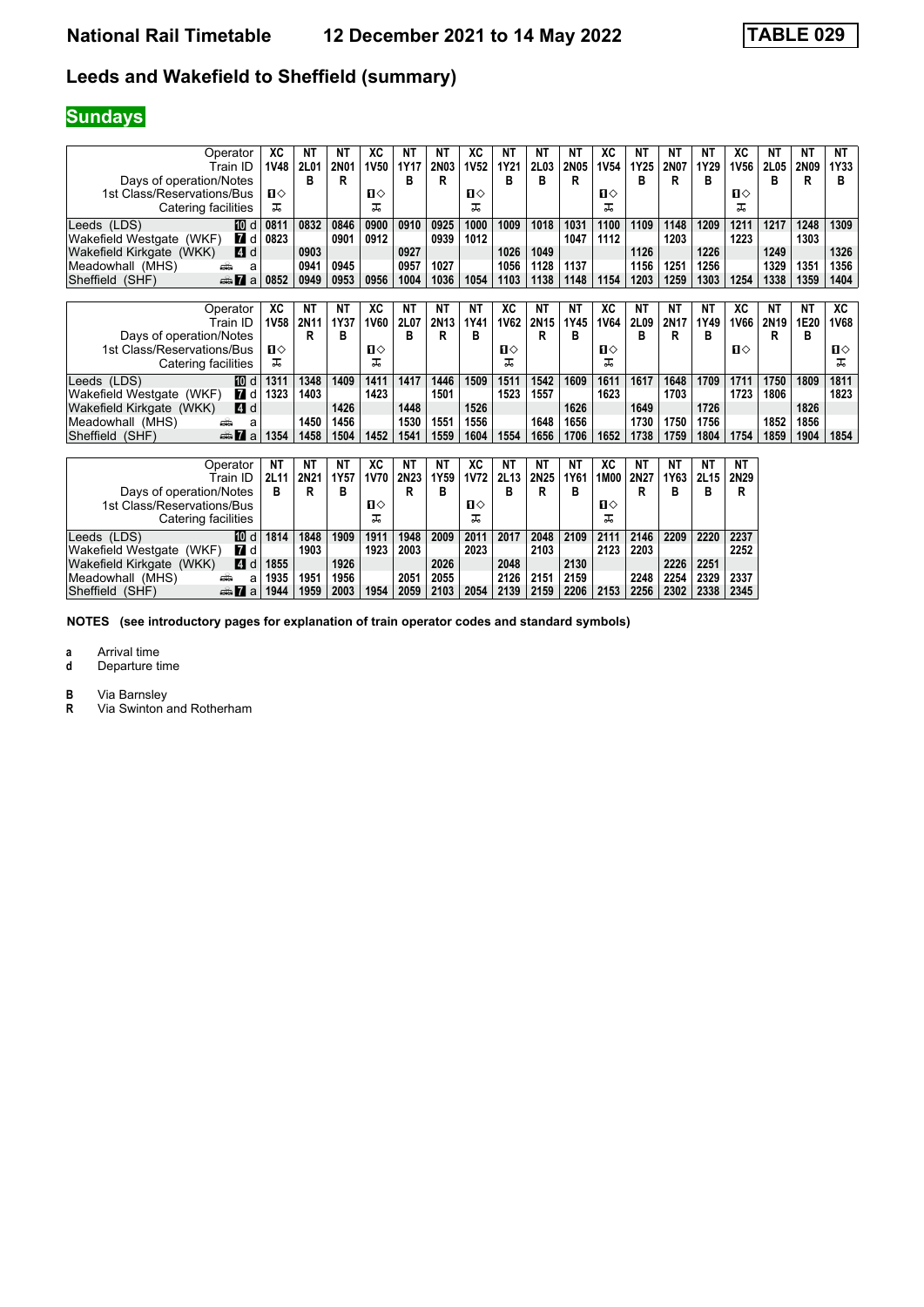#### **Wakefield to Leeds (summary)**

#### **Mondays to Fridays**

| Operator<br>Train ID                                                       | NΤ<br><b>2N01</b> | NΤ<br>2L38       | NΤ<br>2B52        | NΤ<br>2B53         | NΤ<br>2L02        | NΤ<br>1L32        | ΝT<br>2N03             | ΝT<br>1Y02       | ХC<br><b>1S31</b> | NΤ<br>2B56   | ΝT<br>2L04       | NΤ<br>1Y04         | NΤ<br>2A02        | GR<br>1D01             | NΤ<br>2N05        | NΤ<br>1L36       | GR<br>1D02             | ХC<br><b>1S33</b> |
|----------------------------------------------------------------------------|-------------------|------------------|-------------------|--------------------|-------------------|-------------------|------------------------|------------------|-------------------|--------------|------------------|--------------------|-------------------|------------------------|-------------------|------------------|------------------------|-------------------|
| Days of operation/Notes<br>1st Class/Reservations/Bus                      |                   |                  |                   |                    | C                 |                   |                        |                  | п                 |              | C                |                    |                   | п                      |                   |                  | О                      | O.                |
| Wakefield Kirkgate (WKK)<br>4 d<br>Wakefield Westgate (WKF)<br>7 d         | 0614              | 0616             | 0629              | 0659               | 0649              | 0655              | 0715                   | 0723             | 0747              | 0756         | 0750             | 0757               | 0759<br>0803      | 0808                   | 0817              | 0823             | 0836                   | 0848              |
| ЮЮ а<br>Leeds (LDS)                                                        | 0631              | 0644             | 0647              | 0715               | 0724              | 0720              | 0731                   | 0744             | 0803              | 0812         | 0823             | 0817               | 0818              | 0823                   | 0834              | 0846             | 0852                   | 0903              |
| Operator                                                                   | ΝT<br>2B60        | NΤ<br>2L06       | <b>NT</b><br>1Y06 | GR<br>1D03         | <b>NT</b><br>2A04 | <b>NT</b><br>2N07 | <b>NT</b><br>1L40      | GR<br>1D04       | XC<br><b>1S35</b> | ΝT<br>2B62   | ΝT<br>2L08       | NΤ<br>1Y08         | <b>GR</b><br>1D05 | <b>NT</b><br>2A06      | <b>NT</b><br>2N09 | NΤ<br>1L44       | GR<br>1D <sub>06</sub> | XC<br><b>1S37</b> |
| Train ID<br>Days of operation/Notes<br>1st Class/Reservations/Bus          |                   | C                |                   | 0                  |                   |                   |                        | п                |                   |              | C                |                    | $\mathbf{u}$      |                        |                   |                  | O.                     |                   |
| Wakefield Kirkgate (WKK)<br>4 d                                            |                   | 0850             | 0856              |                    | 0907              |                   | 0925                   |                  | П                 |              | 0949             | 0956               |                   | 1006                   |                   | 1026             |                        | П                 |
| <b>7</b> d<br>Wakefield Westgate (WKF)<br>100 a<br>Leeds (LDS)             | 0856<br>0912      | 0924             | 0914              | 0901<br>0916       | 0911<br>0925      | 0914<br>0931      | 0942                   | 0932<br>0945     | 0947<br>1001      | 0955<br>1011 | 1024             | 1014               | 1001<br>1016      | 1010<br>1024           | 1014<br>1031      | 1046             | 1032<br>1047           | 1047<br>1101      |
| Operator                                                                   | NΤ                | <b>NT</b>        | <b>NT</b>         | GR                 | <b>NT</b>         | <b>NT</b>         | <b>NT</b>              | GR               | XC                | NΤ           | <b>NT</b>        | <b>NT</b>          | <b>GR</b>         | <b>NT</b>              | <b>NT</b>         | <b>NT</b>        | <b>GR</b>              | <b>XC</b>         |
| Train ID                                                                   | 2B64              | 2L <sub>10</sub> | 1Y10              | 1D07               | 2A08              | 2N11              | 1L48                   | 1D <sub>08</sub> | <b>1S39</b>       | 2B66         | 2L12             | 1Y12               | 1D09              | 2A10                   | 2N13              | 1L <sub>52</sub> | 1D <sub>10</sub>       | <b>1S41</b>       |
| Days of operation/Notes<br>1st Class/Reservations/Bus                      |                   | C                |                   | О                  |                   |                   |                        | п                | п                 |              | C                |                    | п                 |                        |                   |                  | O                      | O                 |
| Wakefield Kirkgate (WKK)<br>L4 d<br>Wakefield Westgate (WKF)<br>7 d        | 1055              | 1049             | 1055              | 1101               | 1106<br>1110      | 1114              | 1126                   | 1132             | 1147              | 1155         | 1149             | 1155               | 1201              | 1206<br>1210           | 1214              | 1224             | 1232                   | 1247              |
| 100 a<br>Leeds (LDS)                                                       | 1111              | 1123             | 1114              | 1116               | 1124              | 1131              | 1146                   | 1146             | 1201              | 1211         | 1222             | 1214               | 1216              | 1224                   | 1231              | 1244             | 1248                   | 1301              |
| Operator                                                                   | NΤ                | NΤ               | <b>NT</b>         | GR                 | <b>NT</b>         | <b>NT</b>         | <b>NT</b>              | <b>GR</b>        | <b>XC</b>         | NΤ           | <b>NT</b>        | <b>NT</b>          | GR                | <b>NT</b>              | <b>NT</b>         | <b>NT</b>        | <b>GR</b>              | <b>XC</b>         |
| Train ID<br>Days of operation/Notes                                        | 2B68              | 2L14<br>C        | 1Y14              | 1D11               | 2A12              | 2N15              | 1L56                   | 1D12             | <b>1S43</b>       | 2B70         | 2L16<br>C        | 1Y16               | 1D13              | 2A14                   | 2N17              | 1L60             | 1D14                   | <b>1S45</b>       |
| 1st Class/Reservations/Bus                                                 |                   |                  |                   | О                  |                   |                   |                        | п                | п                 |              |                  |                    | п                 |                        |                   |                  | п                      | O.                |
| Wakefield Kirkgate (WKK)<br>41 d<br>Wakefield Westgate (WKF)<br>7 d        | 1255              | 1249             | 1257              | 1301               | 1306<br>1310      | 1314              | 1325                   | 1333             | 1347              | 1355         | 1349             | 1355               | 1401              | 1406<br>1410           | 1414              | 1424             | 1432                   | 1447              |
| ЮЮ а<br>Leeds (LDS)                                                        | 1311              | 1324             | 1315              | 1316               | 1324              | 1331              | 1344                   | 1346             | 1401              | 1411         | 1423             | 1414               | 1416              | 1424                   | 1431              | 1444             | 1448                   | 1501              |
| Operator                                                                   | NΤ                | <b>NT</b>        | <b>NT</b>         | <b>NT</b>          | <b>NT</b>         | <b>NT</b>         | GR                     | XC               | <b>NT</b>         | GR           | <b>NT</b>        | <b>NT</b>          | <b>NT</b>         | $\overline{\text{NT}}$ | <b>NT</b>         | GR               | XC                     | <b>NT</b>         |
| Train ID<br>Days of operation/Notes                                        | 2B72              | 2L18<br>C        | 1Y18              | 2A16               | 2N19              | 1L64              | 1D16                   | <b>1S47</b>      | 2B74              | 1D17         | 2L20<br>C        | 1Y20               | 2A18              | 2N21                   | 1L68              | 1D18             | 1S49                   | 2B76              |
| 1st Class/Reservations/Bus                                                 |                   |                  |                   |                    |                   |                   | п                      | 0                |                   | п            |                  |                    |                   |                        |                   | п                | O.                     |                   |
| Wakefield Kirkgate (WKK)<br>4 d<br>Wakefield Westgate (WKF)<br>7 d         | 1455              | 1449             | 1455              | 1506<br>1510       | 1514              | 1524              | 1532                   | 1547             | 1555              | 1601         | 1549             | 1555               | 1606<br>1610      | 1614                   | 1624              | 1633             | 1647                   | 1655              |
| 100 a<br>Leeds (LDS)                                                       | 1511              | 1523             | 1514              | 1524               | 1531              | 1544              | 1546                   | 1601             | 1611              | 1616         | 1624             | 1616               | 1624              | 1631                   | 1644              | 1651             | 1702                   | 1711              |
| Operator                                                                   | NΤ                | NΤ               | NΤ                | <b>NT</b>          | NΤ                | GR                | $\overline{\text{xc}}$ | ΝT               | NΤ                | NΤ           | GR               | NΤ                 | <b>NT</b>         | NΤ                     | GR                | XC               | NΤ                     | GR                |
| Train ID<br>Days of operation/Notes                                        | 2L22<br>C         | 1Y22             | 2A20              | 2N23               | 1L72              | 1D <sub>20</sub>  | <b>1S51</b>            | 2B78             | 2L24<br>C         | 1Y24         | 1D <sub>21</sub> | 2A22               | 2N25              | 1L76                   | 1D22              | <b>1S53</b>      | 2B80                   | 1D <sub>23</sub>  |
| 1st Class/Reservations/Bus                                                 |                   |                  |                   |                    |                   | п                 | п                      |                  |                   |              | O                |                    |                   |                        | п                 | О                |                        | 0                 |
| Wakefield Kirkgate (WKK)<br>14 d<br><b>7</b> d<br>Wakefield Westgate (WKF) | 1649              | 1655             | 1706<br>1710      | 1714               | 1724              | 1735              | 1747                   | 1755             | 1749              | 1755         | 1801             | 1806<br>1810       | 1814              | 1825                   | 1838              | 1850             | 1856                   | 1902              |
| <b>而</b> a<br>Leeds (LDS)                                                  | 1723              | 1715             | 1724              | 1731               | 1744              | 1749              | 1802                   | 1812             | 1824              | 1814         | 1816             | 1824               | 1831              | 1844                   | 1851              | 1905             | 1913                   | 1917              |
| Operator                                                                   | ΝT                | ΝT               | ΝT                | ΝT                 | EM                | ΝT                | GR                     | XC               | NΤ                | ΝT           | ΝT               | GR                 | GR                | NΤ                     | ΝT                | NΤ               | GR                     | XC                |
| Train ID<br>Days of operation/Notes                                        | 2L26<br>C         | 1Y26             | 2A24              | 2N27               | 1F56              | 1L80              | 1D24                   | <b>1S55</b>      | 2B82              | 2L28<br>C    | 1Y28             | 1D25               | 1D26              | 2A26                   | 2N29              | 1L84             | 1D28                   | 1E63              |
| 1st Class/Reservations/Bus                                                 |                   |                  |                   |                    |                   |                   | п                      | п                |                   |              |                  | $\boldsymbol{\Pi}$ | п                 |                        |                   |                  | O.                     | П                 |
| Wakefield Kirkgate (WKK)<br>4 d<br>Wakefield Westgate (WKF)<br>7 d         | 1849              | 1856             | 1906<br>1910      | 1914               | 1927              | 1927              | 1936                   | 1947             | 1955              | 1949         | 1955             | 2002               | 2008              | 2008<br>2012           | 2019              | 2026             | 2040                   | 2047              |
| 10 al<br>Leeds (LDS)                                                       | 1923              | 1917             | 1923              | 1931               | 1939              | 1947              | 1950                   | 2002             | 2012              | 2024         | 2014             | 2017               | 2021              | 2027                   | 2037              | 2046             | 2054                   | 2102              |
| Operator                                                                   | ΝT                | <b>NT</b>        | <b>NT</b>         | <b>GR</b>          | $\overline{NT}$   | <b>NT</b>         | <b>NT</b>              | GR               | $\overline{AC}$   | <b>NT</b>    | <b>NT</b>        | <b>NT</b>          | <b>GR</b>         | $N$ T                  | $\overline{NT}$   | <b>NT</b>        | <b>NT</b>              | XC                |
| Train ID<br>Days of operation/Notes                                        | 2B84              | 2L30<br>C        | 1Y30              | 1D29               | 2A28              | 2N31              | 1L88                   | 1D30             | 1E67              | 2B86         | 2L32<br>C        | <b>1Y32</b>        | 1D31              | 2N33                   | 1Y34              | 2B88             | 2N35                   | 1E73              |
| 1st Class/Reservations/Bus                                                 |                   |                  |                   | $\mathbf{u}$       |                   |                   |                        | п                | п                 |              |                  |                    | $\mathbf{u}$      |                        |                   |                  |                        | П                 |
| Wakefield Kirkgate (WKK)<br>4d<br>Wakefield Westgate (WKF)<br>7 d          | 2055              | 2049             | 2056              | 2101               | 2107<br>2111      | 2115              | 2124                   | 2132             | 2147              | 2155         | 2149             | 2155               | 2206              | 2211                   | 2255              | 2301             | 2310                   | 2321              |
| Leeds (LDS)<br>100 al                                                      | 2112              | 2123             | 2114              | 2116               | 2126              | 2131              | 2144                   | 2147             | 2202              | 2212         |                  | $2225$   2214      | 2221              | 2230                   | 2316              | 2320             | 2328                   | 2334              |
| Operator                                                                   | ΝT                | GR               | <b>NT</b>         | <b>NT</b>          |                   |                   |                        |                  |                   |              |                  |                    |                   |                        |                   |                  |                        |                   |
| Train ID<br>Days of operation/Notes                                        | 2L34<br>C         | 1D33             | 2B91              | 2N37<br><b>TFM</b> |                   |                   |                        |                  |                   |              |                  |                    |                   |                        |                   |                  |                        |                   |
| 1st Class/Reservations/Bus                                                 |                   | 0                |                   |                    |                   |                   |                        |                  |                   |              |                  |                    |                   |                        |                   |                  |                        |                   |

**NOTES (see introductory pages for explanation of train operator codes and standard symbols)**

**a** Arrival time<br>**d** Departure t

 $Leeds$  (LDS)

**d** Departure time

Wakefield Kirkgate (WKK) **z d 2318**<br>Wakefield Westgate (WKF) **z** d

Wakefield Westgate (WKF) **or detect on the details of the MS**<br>Leeds (LDS) **in a 2356 0011 0022 0029** 

**TFM** Tuesday to Friday mornings only<br>**C** Via Castleford Via Castleford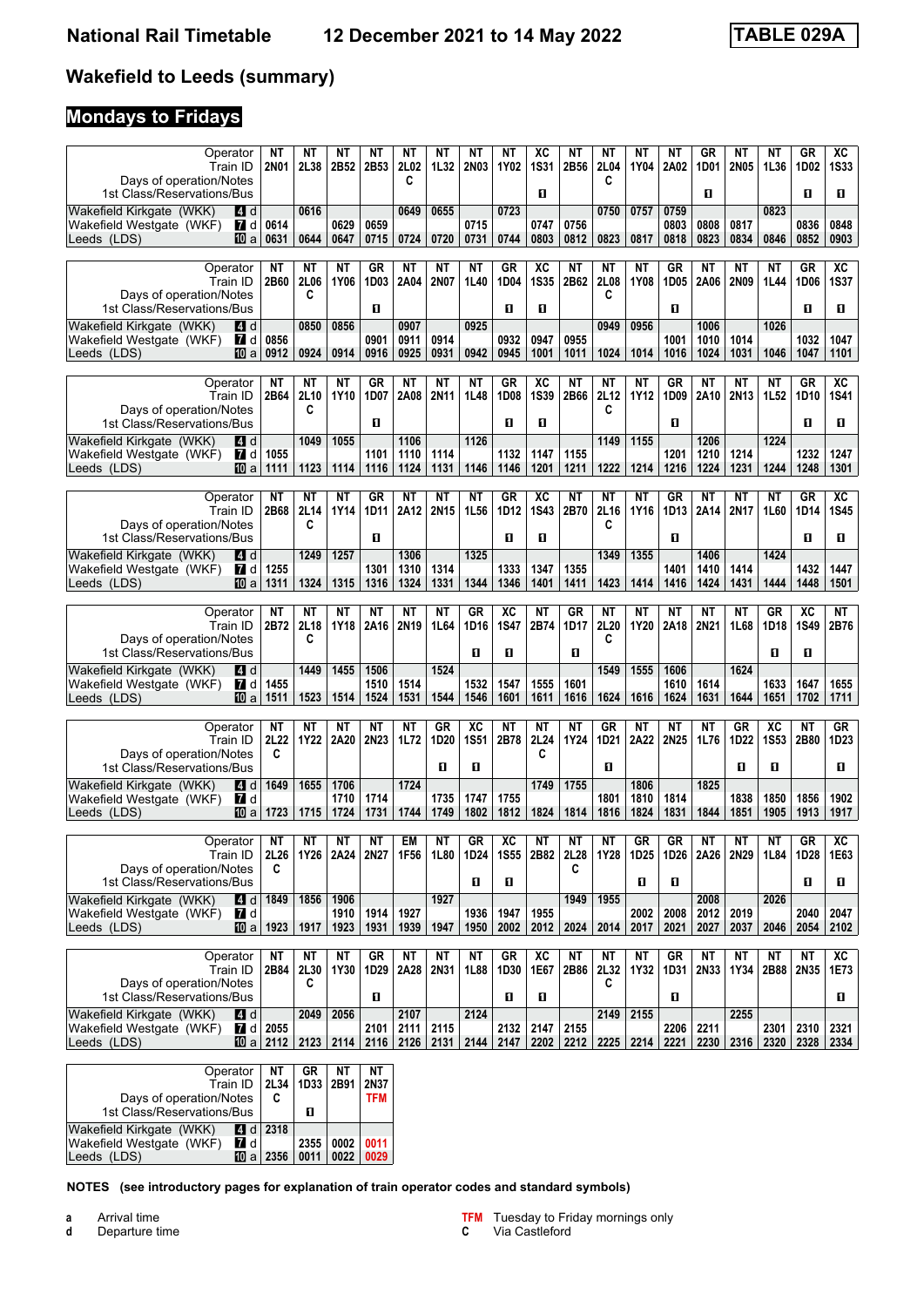#### **Wakefield to Leeds (summary)**

#### **Saturdays**

| Operator<br>Train ID                                                      | NΤ<br><b>2N01</b> | NΤ<br>2L38 | NΤ<br>2B52        | NΤ<br>2B53   | NΤ<br>2L02        | ΝT<br>1L32   | ΝT<br>2N03   | ΝT<br>1Y02   | ХC<br><b>1S31</b> | NΤ<br>2B56   | NΤ<br>2L04 | NΤ<br>1Y04        | NΤ<br>2A02   | GR<br>1D01        | NΤ<br>2N05        | NΤ<br>1L36   | GR<br>1D02        | XC<br><b>1S33</b> |
|---------------------------------------------------------------------------|-------------------|------------|-------------------|--------------|-------------------|--------------|--------------|--------------|-------------------|--------------|------------|-------------------|--------------|-------------------|-------------------|--------------|-------------------|-------------------|
| Days of operation/Notes                                                   |                   |            |                   |              | C                 |              |              |              |                   |              | C          |                   |              |                   |                   |              |                   |                   |
| 1st Class/Reservations/Bus                                                |                   |            |                   |              |                   |              |              |              | 0                 |              |            |                   |              | п                 |                   |              | O                 | O.                |
| Wakefield Kirkgate (WKK)<br>4 d                                           |                   | 0616       |                   |              | 0649              | 0655         |              | 0723         |                   |              | 0750       | 0756              | 0759         |                   |                   | 0823         |                   |                   |
| 7 d<br>Wakefield Westgate (WKF)<br><b>M</b> a<br>Leeds (LDS)              | 0614<br>0631      | 0644       | 0629<br>0647      | 0659<br>0715 | 0724              | 0720         | 0715<br>0731 | 0744         | 0747<br>0803      | 0756<br>0812 | 0823       | 0816              | 0803<br>0818 | 0808<br>0823      | 0818<br>0836      | 0846         | 0836<br>0852      | 0848<br>0903      |
|                                                                           |                   |            |                   |              |                   |              |              |              |                   |              |            |                   |              |                   |                   |              |                   |                   |
| Operator                                                                  | NΤ                | ΝT         | ΝT                | GR           | NΤ                | ΝT           | NΤ           | GR           | ХC                | NΤ           | NΤ         | NΤ                | GR           | NΤ                | NΤ                | NΤ           | GR                | <b>XC</b>         |
| Train ID<br>Days of operation/Notes                                       | 2B60              | 2L06<br>C  | 1Y06              | 1D03         | 2A04              | 2N07         | 1L40         | 1D04         | <b>1S35</b>       | 2B62         | 2L08<br>C  | 1Y08              | 1D05         | 2A06              | 2N09              | 1L44         | 1D <sub>06</sub>  | <b>1S37</b>       |
| 1st Class/Reservations/Bus                                                |                   |            |                   | O            |                   |              |              | п            | 0                 |              |            |                   | п            |                   |                   |              | O                 | п                 |
| Wakefield Kirkgate (WKK)<br>4 d                                           |                   | 0850       | 0857              |              | 0907              |              | 0925         |              |                   |              | 0949       | 0955              |              | 1006              |                   | 1026         |                   |                   |
| 7 d<br>Wakefield Westgate (WKF)                                           | 0856              |            |                   | 0901         | 0911              | 0914         |              | 0932         | 0947              | 0955         |            |                   | 1001         | 1010              | 1014              |              | 1032              | 1047              |
| ЮЮ а<br>Leeds (LDS)                                                       | 0912              | 0925       | 0914              | 0916         | 0925              | 0931         | 0945         | 0945         | 1001              | 1011         | 1024       | 1014              | 1016         | 1024              | 1031              | 1046         | 1047              | 1101              |
| Operator                                                                  | NΤ                | <b>NT</b>  | <b>NT</b>         | GR           | <b>NT</b>         | <b>NT</b>    | <b>NT</b>    | GR           | XC                | <b>NT</b>    | <b>NT</b>  | NT                | GR           | NT                | NT                | <b>NT</b>    | GR                | XC                |
| Train ID                                                                  | 2B64              | 2L10       | 1Y10              | 1D07         | 2A08              | 2N11         | 1L48         | 1D08         | <b>1S39</b>       | 2B66         | 2L12       | 1Y12              | 1D09         | 2A10              | 2N13              | 1L52         | 1D <sub>10</sub>  | <b>1S41</b>       |
| Days of operation/Notes<br>1st Class/Reservations/Bus                     |                   | C          |                   | $\mathbf{u}$ |                   |              |              | п            | 0                 |              | C          |                   | $\mathbf{u}$ |                   |                   |              | О                 | O.                |
| Wakefield Kirkgate (WKK)<br>41 d                                          |                   | 1049       | 1055              |              | 1106              |              | 1126         |              |                   |              | 1149       | 1155              |              | 1206              |                   | 1224         |                   |                   |
| Wakefield Westgate (WKF)<br>7<br>d                                        | 1055              |            |                   | 1101         | 1110              | 1114         |              | 1132         | 1147              | 1155         |            |                   | 1201         | 1210              | 1214              |              | 1234              | 1247              |
| 100 a<br>Leeds (LDS)                                                      | 1111              | 1123       | 1114              | 1116         | 1124              | 1131         | 1146         | 1146         | 1201              | 1211         | 1222       | 1214              | 1216         | 1224              | 1231              | 1244         | 1249              | 1301              |
| Operator                                                                  | NΤ                | <b>NT</b>  | <b>NT</b>         | GR           | <b>NT</b>         | <b>NT</b>    | <b>NT</b>    | GR           | XC                | <b>NT</b>    | <b>NT</b>  | NT                | GR           | <b>NT</b>         | <b>NT</b>         | <b>NT</b>    | <b>GR</b>         | <b>XC</b>         |
| Train ID                                                                  | 2B68              | 2L14       | 1Y14              | 1D11         | 2A12              | 2N15         | 1L56         | 1D12         | <b>1S43</b>       | 2B70         | 2L16       | 1Y16              | 1D13         | 2A14              | 2N17              | 1L60         | 1D14              | <b>1S45</b>       |
| Days of operation/Notes                                                   |                   | C          |                   | O            |                   |              |              | O            | 0                 |              | C          |                   | О            |                   |                   |              | O                 | П                 |
| 1st Class/Reservations/Bus<br>Wakefield Kirkgate (WKK)<br>4 d             |                   | 1249       | 1257              |              | 1306              |              | 1325         |              |                   |              | 1349       | 1355              |              | 1406              |                   | 1424         |                   |                   |
| 7 d<br>Wakefield Westgate (WKF)                                           | 1255              |            |                   | 1301         | 1310              | 1314         |              | 1334         | 1347              | 1355         |            |                   | 1401         | 1410              | 1414              |              | 1433              | 1447              |
| 100 a<br>Leeds (LDS)                                                      | 1311              | 1324       | 1315              | 1316         | 1324              | 1331         | 1344         | 1347         | 1401              | 1411         | 1423       | 1414              | 1416         | 1424              | 1431              | 1444         | 1448              | 1501              |
| Operator                                                                  | NΤ                | NΤ         | NΤ                | GR           | <b>NT</b>         | NΤ           | ΝT           | GR           | ХC                | ΝT           | NΤ         | GR                | <b>NT</b>    | NT                | NΤ                | NΤ           | <b>GR</b>         | $\overline{AC}$   |
| Train ID                                                                  | 2B72              | 2L18       | 1Y18              | 1D15         | 2A16              | 2N19         | 1L64         | 1D16         | <b>1S47</b>       | 2B74         | 2L20       | 1D17              | 1Y20         | 2A18              | 2N21              | 1L68         | 1D18              | <b>1S49</b>       |
| Days of operation/Notes                                                   |                   | C          |                   |              |                   |              |              |              |                   |              | C          |                   |              |                   |                   |              |                   |                   |
| 1st Class/Reservations/Bus                                                |                   | 1449       |                   | O            |                   |              |              | п            | п                 |              |            | п                 |              |                   |                   |              | O                 | O.                |
| Wakefield Kirkgate (WKK)<br>4 d<br>Wakefield Westgate (WKF)<br>7 d        | 1455              |            | 1455              | 1501         | 1506<br>1510      | 1514         | 1524         | 1532         | 1547              | 1555         | 1549       | 1601              | 1556         | 1606<br>1610      | 1614              | 1625         | 1634              | 1647              |
| ЮЮ а<br>Leeds (LDS)                                                       | 1511              | 1523       | 1515              | 1516         | 1524              | 1531         | 1544         | 1546         | 1601              | 1611         | 1624       | 1616              | 1617         | 1624              | 1631              | 1645         | 1651              | 1701              |
|                                                                           |                   |            |                   | GR           | <b>NT</b>         | <b>NT</b>    |              | <b>GR</b>    | XC                |              | <b>NT</b>  | <b>NT</b>         | GR           | <b>NT</b>         | <b>NT</b>         |              |                   | $\overline{AC}$   |
| Operator<br>Train ID                                                      | NΤ<br>2B76        | NΤ<br>2L22 | NΤ<br>1Y22        | 1D19         | 2A20              | 2N23         | ΝT<br>1L72   | 1D20         | <b>1S51</b>       | NΤ<br>2B78   | 2L24       | 1Y24              | 1D21         | 2A22              | 2N25              | NΤ<br>1L76   | GR<br>1D22        | <b>1S53</b>       |
| Days of operation/Notes                                                   |                   | C          |                   |              |                   |              |              |              |                   |              | C          |                   |              |                   |                   |              |                   |                   |
| 1st Class/Reservations/Bus                                                |                   |            |                   | $\mathbf{u}$ |                   |              |              | п            | 0                 |              |            |                   | $\mathbf{u}$ |                   |                   |              | О                 | п                 |
| Wakefield Kirkgate (WKK)<br>4 d<br><b>7</b> d<br>Wakefield Westgate (WKF) |                   | 1649       | 1655              | 1701         | 1706<br>1710      | 1714         | 1724         | 1735         |                   | 1755         | 1749       | 1755              | 1801         | 1806              | 1814              | 1825         | 1838              | 1847              |
| 10 a<br>Leeds (LDS)                                                       | 1655<br>1711      | 1723       | 1715              | 1716         | 1724              | 1731         | 1744         | 1749         | 1747<br>1802      | 1812         | 1824       | 1814              | 1816         | 1810<br>1824      | 1831              | 1844         | 1851              | 1903              |
|                                                                           |                   |            |                   |              |                   |              |              |              |                   |              |            |                   |              |                   |                   |              |                   |                   |
| Operator                                                                  | ΝT                | <b>NT</b>  | <b>NT</b><br>1Y26 | GR           | <b>NT</b><br>2A24 | ΝT<br>2N27   | <b>NT</b>    | GR           | XC                | <b>NT</b>    | <b>NT</b>  | <b>NT</b><br>1Y28 | GR           | <b>NT</b><br>2A26 | <b>NT</b><br>2N29 | GR           | <b>NT</b><br>1L84 | GR                |
| Train ID<br>Days of operation/Notes                                       | 2B80              | 2L26<br>C  |                   | 1D23         |                   |              | 1L80         | 1D24         | <b>1S55</b>       | 2B82         | 2L28<br>C  |                   | 1D26         |                   |                   | 1D27         |                   | 1D28              |
| 1st Class/Reservations/Bus                                                |                   |            |                   | O            |                   |              |              | п            | П                 |              |            |                   | O            |                   |                   | п            |                   | 0                 |
| Wakefield Kirkgate (WKK)<br>4 d                                           |                   | 1849       | 1855              |              | 1906              |              | 1925         |              |                   |              | 1949       | 1955              |              | 2006              |                   |              | 2026              |                   |
| Wakefield Westgate (WKF)<br>7 d<br>Leeds (LDS)<br>100 a                   | 1856<br>1913      | 1923       | 1916              | 1902<br>1917 | 1910<br>1923      | 1914<br>1931 | 1945         | 1934<br>1950 | 1948<br>2005      | 1955<br>2012 |            | 2024 2014         | 2007<br>2021 | 2012<br>2027      | 2019<br>2037      | 2026<br>2041 | 2046              | 2042<br>2055      |
|                                                                           |                   |            |                   |              |                   |              |              |              |                   |              |            |                   |              |                   |                   |              |                   |                   |
| Operator                                                                  | XC                | <b>NT</b>  | ΝT                | <b>NT</b>    | GR                | <b>NT</b>    | <b>NT</b>    | GR           | <b>NT</b>         | XC           | <b>NT</b>  | <b>NT</b>         | <b>NT</b>    | <b>GR</b>         | NΤ                | <b>GR</b>    | <b>NT</b>         | <b>NT</b>         |
| Train ID<br>Days of operation/Notes                                       | 1E63              | 2B84       | 2L29<br>C         | 1Y30         | 1D29              | 2A28         | 2N31         | 1D30         | 1L88              | 1E67         | 2B86       | 2L32<br>C         | 1Y32         | 1D31              | 2N33              | 1D32         | 1Y34              | 2B88              |
| 1st Class/Reservations/Bus                                                | 0                 |            |                   |              | п                 |              |              | п            |                   | п            |            |                   |              | п                 |                   | п            |                   |                   |
| Wakefield Kirkgate (WKK)<br>4 d                                           |                   |            | 2049              | 2055         |                   | 2107         |              |              | 2126              |              |            | 2149              | 2155         |                   |                   |              | 2255              |                   |
| Wakefield Westgate (WKF)<br>7 d                                           | 2047              | 2055       |                   |              | 2101              | 2111         | 2115         | 2132         |                   | 2147         | 2155       |                   |              | 2206<br>2221      | 2211<br>2229      | 2242         |                   | 2301              |
| Leeds (LDS)<br>100 al                                                     | 2102              | 2112       | 2124              | 2114         | 2116              | 2126         | 2131         | 2145         | 2146              | 2202         | 2212       | 2226              | 2214         |                   |                   | 2257         | 2314              | 2318              |
|                                                                           |                   |            |                   |              |                   |              |              |              |                   |              |            |                   |              |                   |                   |              |                   |                   |
| Operator                                                                  | <b>XC</b>         | <b>NT</b>  | <b>NT</b>         | GR           |                   |              |              |              |                   |              |            |                   |              |                   |                   |              |                   |                   |
| Train ID                                                                  | 1E73              | 2N35       | 2L34              | 1D34         |                   |              |              |              |                   |              |            |                   |              |                   |                   |              |                   |                   |
| Days of operation/Notes                                                   | П                 |            | C                 | $\mathbf{u}$ |                   |              |              |              |                   |              |            |                   |              |                   |                   |              |                   |                   |
| 1st Class/Reservations/Bus<br>Wakefield Kirkgate (WKK)<br>ZI d            |                   |            | 2318              | 0007         |                   |              |              |              |                   |              |            |                   |              |                   |                   |              |                   |                   |

**NOTES (see introductory pages for explanation of train operator codes and standard symbols)**

 Leeds (LDS) a **2327 2341 2354 0023**

**a** Arrival time<br>**d** Departure t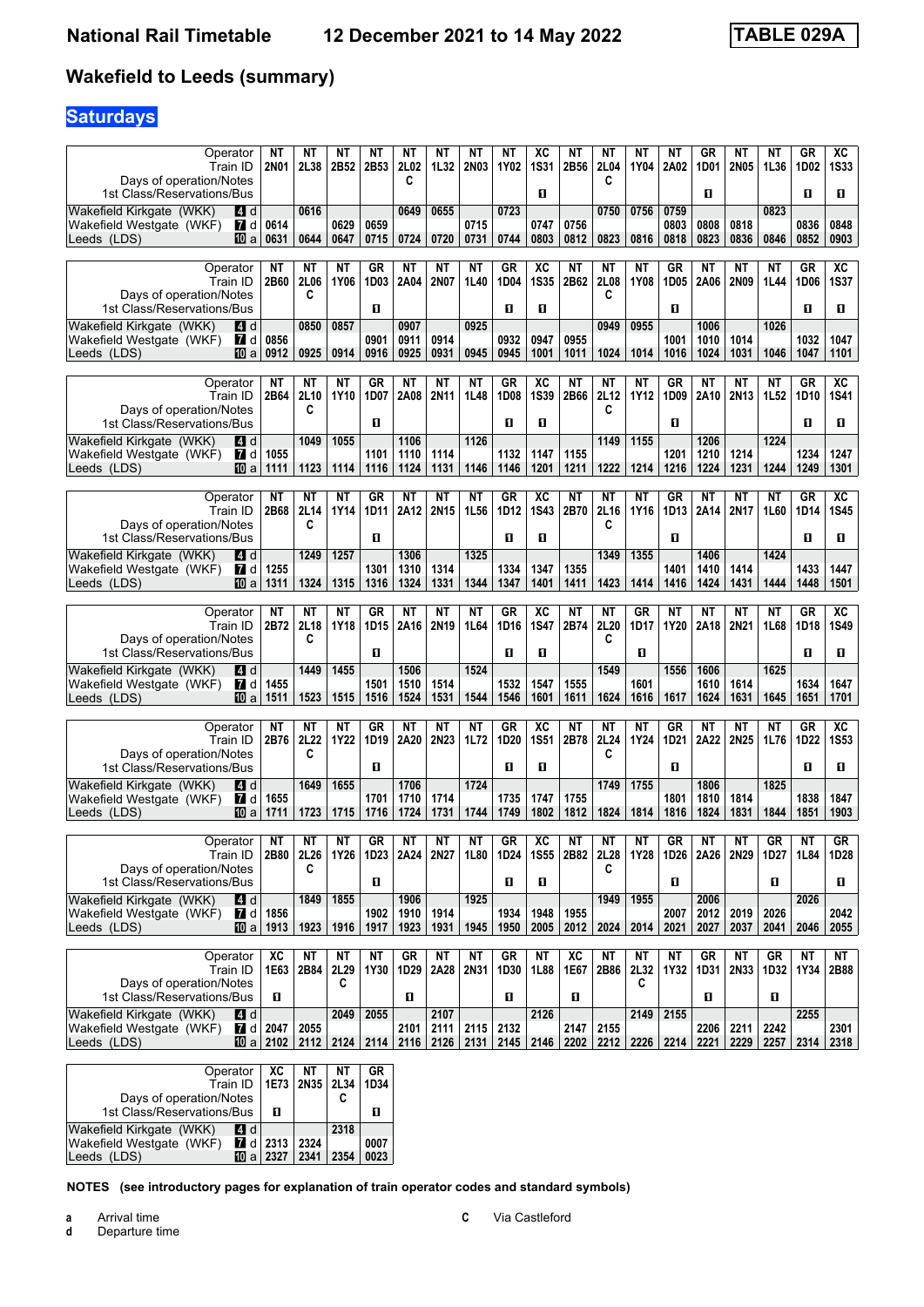### **Wakefield to Leeds (summary)**

### **Sundays**

| Operator<br>Train ID                                                            | GR<br>1D34        | ΝT<br>2B02        | NΤ<br>2N48        | ΝT<br>2L04        | XC<br><b>1S36</b> | NΤ<br>2B04        | <b>NT</b><br>1Y16        | ΝT<br>2A12        | NΤ<br>2N50        | ХC<br><b>1S37</b> | ΝT<br>2B06               | <b>NT</b><br>1Y18 | <b>GR</b><br>1D07 | NΤ<br>2N52        | NΤ<br>2L06               | <b>NT</b><br>2A14 | XC<br><b>1S39</b> | NT<br>2B08                    |
|---------------------------------------------------------------------------------|-------------------|-------------------|-------------------|-------------------|-------------------|-------------------|--------------------------|-------------------|-------------------|-------------------|--------------------------|-------------------|-------------------|-------------------|--------------------------|-------------------|-------------------|-------------------------------|
| Days of operation/Notes                                                         |                   |                   |                   | C                 |                   |                   |                          |                   |                   |                   |                          |                   |                   |                   | C                        |                   |                   |                               |
| 1st Class/Reservations/Bus                                                      | 0                 |                   |                   |                   | $\mathbf{u}$      |                   |                          |                   |                   | $\mathbf{u}$      |                          |                   | п                 |                   |                          |                   | п                 |                               |
| Wakefield Kirkgate (WKK)<br>ZI d                                                |                   |                   |                   | 0925              |                   |                   | 0958                     | 1008              |                   |                   |                          | 1053              |                   |                   | 1130                     | 1138              |                   |                               |
| 7<br>d<br>Wakefield Westgate (WKF)                                              | 0007              | 0855              | 0920              |                   | 0947              | 0956              |                          | 1012              | 1028              | 1047              | 1056                     |                   | 1109              | 1122              |                          | 1142              | 1147              | 1156                          |
| <b>M</b> a<br>Leeds (LDS)                                                       | 0023              | 0912              | 0939              | 0958              | 1001              | 1013              | 1018                     | 1027              | 1044              | 1102              | 1112                     | 1113              | 1122              | 1142              | 1206                     | 1156              | 1202              | 1212                          |
| Operator                                                                        | <b>NT</b>         | <b>GR</b>         | <b>NT</b>         | XC                | <b>NT</b>         | <b>NT</b>         | <b>GR</b>                | <b>NT</b>         | <b>NT</b>         | <b>NT</b>         | XC                       | <b>NT</b>         | <b>NT</b>         | <b>GR</b>         | <b>NT</b>                | <b>GR</b>         | XC                | <b>NT</b>                     |
| Train ID                                                                        | 1Y20              | 1D <sub>09</sub>  | 2N54              | <b>1S41</b>       | 2B10              | <b>1Y24</b>       | 1D11                     | 2N56              | 2L08              | 2A16              | <b>1S43</b>              | 2B12              | <b>1Y28</b>       | 1D13              | 2N58                     | 1D14              | <b>1S45</b>       | 2B14                          |
| Days of operation/Notes                                                         |                   |                   |                   |                   |                   |                   |                          |                   | c                 |                   |                          |                   |                   |                   |                          |                   |                   |                               |
| 1st Class/Reservations/Bus                                                      |                   | п                 |                   | п                 |                   |                   | п                        |                   |                   |                   | п                        |                   |                   | п                 |                          | п                 | 0                 |                               |
| Wakefield Kirkgate (WKK)<br><b>4d</b><br>Wakefield Westgate (WKF)<br><b>7</b> d | 1152              | 1213              | 1225              | 1247              | 1256              | 1257              | 1310                     | 1323              | 1330              | 1336<br>1340      | 1347                     | 1356              | 1355              | 1407              | 1423                     | 1438              | 1447              | 1456                          |
| <b>M</b> a<br>Leeds (LDS)                                                       | 1214              | 1228              | 1241              | 1302              | 1312              | 1316              | 1324                     | 1342              | 1405              | 1354              | 1402                     | 1412              | 1414              | 1423              | 1441                     | 1454              | 1502              | 1513                          |
|                                                                                 |                   |                   |                   |                   |                   |                   |                          |                   |                   |                   |                          |                   |                   |                   |                          |                   |                   |                               |
| Operator                                                                        | <b>NT</b>         | GR                | <b>NT</b>         | <b>NT</b>         | <b>NT</b>         | XC                | <b>NT</b>                | <b>NT</b>         | <b>GR</b>         | <b>GR</b>         | <b>NT</b>                | XC                | <b>NT</b>         | <b>NT</b>         | <b>GR</b>                | <b>NT</b>         | XC                | <b>NT</b>                     |
| Train ID                                                                        | 1Y32              | 1D <sub>15</sub>  | 2N60              | 2L10<br>C         | 2A18              | <b>1S47</b>       | 2B16                     | 1Y36              | 1D16              | 1D17              | 2N62                     | 1S49              | 2B18              | 1Y40              | 1D19                     | 2N64              | <b>1S51</b>       | 2L14<br>C                     |
| Days of operation/Notes<br>1st Class/Reservations/Bus                           |                   | п                 |                   |                   |                   | п                 |                          |                   | п                 | 0                 |                          | п                 |                   |                   | п                        |                   | 0                 |                               |
| Wakefield Kirkgate (WKK)<br>4d                                                  | 1455              |                   |                   | 1532              | 1538              |                   |                          | 1555              |                   |                   |                          |                   |                   | 1655              |                          |                   |                   | 1730                          |
| <b>7</b> d<br>Wakefield Westgate (WKF)                                          |                   | 1511              | 1523              |                   | 1542              | 1547              | 1556                     |                   | 1601              | 1608              | 1626                     | 1647              | 1656              |                   | 1715                     | 1725              | 1747              |                               |
| <b>M</b> a<br>Leeds (LDS)                                                       | 1514              | 1524              | 1544              | 1606              | 1557              | 1602              | 1613                     | 1614              | 1619              | 1623              | 1642                     | 1702              | 1713              | 1714              | 1728                     | 1743              | 1802              | 1806                          |
|                                                                                 |                   |                   |                   |                   |                   |                   |                          |                   |                   |                   |                          |                   |                   |                   |                          |                   |                   |                               |
| Operator<br>Train ID                                                            | <b>NT</b><br>2A20 | <b>NT</b><br>2B20 | <b>NT</b><br>1Y44 | <b>GR</b><br>1D21 | <b>NT</b><br>2N66 | <b>GR</b><br>1D22 | <b>XC</b><br><b>1S53</b> | <b>NT</b><br>2B22 | <b>NT</b><br>1Y48 | <b>GR</b><br>1D23 | <b>NT</b><br><b>2N68</b> | <b>GR</b><br>1D24 | <b>NT</b><br>2L16 | <b>NT</b><br>2A22 | <b>XC</b><br><b>1S55</b> | <b>NT</b><br>2B24 | <b>NT</b><br>1Y52 | <b>GR</b><br>1D <sub>26</sub> |
| Days of operation/Notes                                                         |                   |                   |                   |                   |                   |                   |                          |                   |                   |                   |                          |                   | C                 |                   |                          |                   |                   |                               |
| 1st Class/Reservations/Bus                                                      |                   |                   |                   | п                 |                   | п                 | п                        |                   |                   | $\mathbf{u}$      |                          | $\mathbf{u}$      |                   |                   | п                        |                   |                   | O.                            |
| Wakefield Kirkgate (WKK)<br>4d                                                  | 1744              |                   | 1751              |                   |                   |                   |                          |                   | 1853              |                   |                          |                   | 1931              | 1938              |                          |                   | 1953              |                               |
| Wakefield Westgate (WKF)<br><b>7</b> d                                          | 1751              | 1755              |                   | 1810              | 1825              | 1839              | 1847                     | 1855              |                   | 1905              | 1923                     | 1934              |                   | 1942              | 1947                     | 1957              |                   | 2008                          |
| Leeds (LDS)<br><b>ID</b> a                                                      | 1805              | 1813              | 1814              | 1826              | 1843              | 1855              | 1902                     | 1911              | 1914              | 1919              | 1943                     | 1949              | 2005              | 1956              | 2002                     | 2014              | 2016              | 2021                          |
| Operator                                                                        | <b>NT</b>         | GR                | XC                | <b>NT</b>         | <b>NT</b>         | <b>GR</b>         | <b>NT</b>                | GR                | <b>NT</b>         | <b>NT</b>         | XC                       | <b>NT</b>         | <b>NT</b>         | <b>GR</b>         | <b>NT</b>                | <b>GR</b>         | XC                | <b>NT</b>                     |
| Train ID                                                                        | 2N70              | 1D28              | 1E63              | 2B26              | 1Y56              | 1D29              | 2N72                     | 1D30              | 2L20              | 2A24              | 1E67                     | 2B28              | 1Y60              | 1D31              | 2N74                     | 1D32              | 1E73              | 2B30                          |
| Days of operation/Notes                                                         |                   |                   |                   |                   |                   |                   |                          |                   | C                 |                   |                          |                   |                   |                   |                          |                   |                   |                               |
| 1st Class/Reservations/Bus                                                      |                   | п                 | 0                 |                   |                   | п                 |                          | 0                 |                   |                   | п                        |                   |                   | $\mathbf{u}$      |                          | п                 | 0                 |                               |
| Wakefield Kirkgate (WKK)<br>4 d                                                 |                   |                   | 2049              | 2056              | 2053              | 2103              | 2128                     | 2139              | 2133              | 2139              |                          |                   | 2152              | 2207              | 2227                     |                   | 2249              | 2257                          |
| Wakefield Westgate (WKF)<br><b>7</b> d<br>10 a<br>Leeds (LDS)                   | 2025<br>2045      | 2039<br>2053      | 2103              | 2113              | 2114              | 2119              | 2145                     | 2152              | 2206              | 2143<br>2157      | 2147<br>2202             | 2156<br>2212      | 2214              | 2222              | 2244                     | 2243<br>2258      | 2303              | 2314                          |
|                                                                                 |                   |                   |                   |                   |                   |                   |                          |                   |                   |                   |                          |                   |                   |                   |                          |                   |                   |                               |

| Operator                     |          | GR   | NT        | NΤ   | GR   |
|------------------------------|----------|------|-----------|------|------|
|                              | Train ID |      | 1D33 2N76 | 1Y62 | 1D34 |
| Days of operation/Notes      |          |      |           |      |      |
| 1st Class/Reservations/Bus   |          | п    |           |      | п    |
| Wakefield Kirkgate (WKK)     | L4I d    |      |           | 2332 |      |
| Wakefield Westgate (WKF) 7 d |          | 2310 | 2325      |      | 2359 |
| Leeds<br>(LDS)               | m a      | 2326 | 2343      |      | 0014 |

**NOTES (see introductory pages for explanation of train operator codes and standard symbols)**

**a** Arrival time

**d** Departure time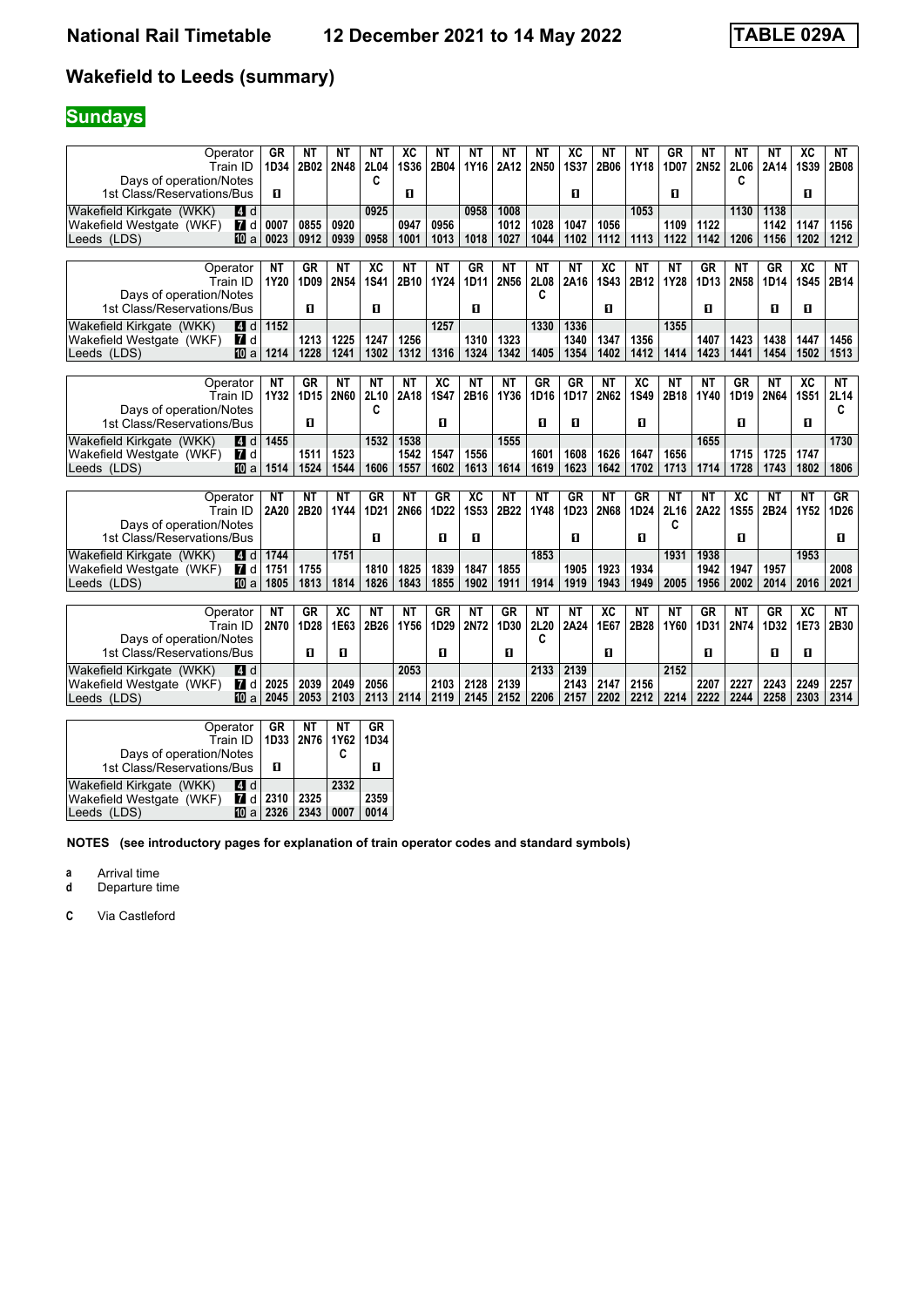#### **Leeds to Wakefield (summary)**

# **Mondays to Fridays**

| Operator<br>Train ID                                                               | GR<br>1A01   | <b>NT</b><br>2A01 | GR<br>1A02        | NΤ<br>2N00               | NΤ<br>2L99        | GR<br>1A04               | ХC<br><b>1V44</b> | ΝT<br>2A03   | ΝT<br>2B03      | ΝT<br>2L53     | NΤ<br>1L33        | GR<br>1A06        | NΤ<br>2N02                    | GR<br>1A07        | NΤ<br>1Y07               | XC<br>1V46   | GR<br>1A09   | NΤ<br>2B05   |
|------------------------------------------------------------------------------------|--------------|-------------------|-------------------|--------------------------|-------------------|--------------------------|-------------------|--------------|-----------------|----------------|-------------------|-------------------|-------------------------------|-------------------|--------------------------|--------------|--------------|--------------|
| Days of operation/Notes<br>1st Class/Reservations/Bus                              | П            |                   | $\mathbf{u}$      |                          | C                 | п                        | $\mathbf{u}$      |              |                 | C              |                   | $\mathbf{u}$      |                               | $\mathbf{u}$      |                          | $\mathbf{u}$ | $\mathbf{u}$ |              |
| Leeds (LDS)<br>10 d                                                                | 0505         | 0524              | 0530              | 0534                     | 0554              | 0605                     | 0611              | 0615         | 0625            | 0632           | 0638              | 0640              | 0647                          | 0700              | 0703                     | 0710         | 0715         | 0722         |
| $\mathbf{z}$ a<br>Wakefield Westgate (WKF)<br>Wakefield Kirkgate (WKK)<br>ZI a     | 0516         | 0537<br>0540      | 0542              | 0549                     | 0625              | 0617                     | 0622              | 0628<br>0636 | 0637            | 0702           | 0654              | 0651              | 0702                          | 0711              | 0722                     | 0722         | 0727         | 0735         |
|                                                                                    |              |                   |                   |                          |                   |                          |                   |              |                 |                |                   |                   |                               |                   |                          |              |              |              |
| Operator<br>Train ID                                                               | NΤ<br>2L55   | NΤ<br>1L37        | GR<br>1A13        | NΤ<br>2N04               | <b>NT</b><br>1Y09 | XC<br><b>1V48</b>        | GR<br>1A15        | ΝT<br>2B07   | NΤ<br>2A07      | NΤ<br>2L57     | NΤ<br>1L41        | GR<br>1A18        | <b>NT</b><br>2N06             | NΤ<br><b>1Y11</b> | XC<br><b>1V50</b>        | GR<br>1A19   | NΤ<br>2B09   | NΤ<br>2A09   |
| Days of operation/Notes                                                            | C            |                   |                   |                          |                   |                          |                   |              |                 | C              |                   |                   |                               |                   |                          |              |              |              |
| 1st Class/Reservations/Bus<br>Leeds (LDS)<br>10 d                                  | 0732         | 0738              | O<br>0741         | 0748                     | 0804              | п<br>0811                | п<br>0815         | 0822         | 0829            | 0832           | 0837              | п<br>0846         | 0848                          | 0909              | O<br>0911                | п<br>0915    | 0921         | 0929         |
| <b>7</b> a<br>Wakefield Westgate (WKF)                                             |              |                   | 0753              | 0803                     |                   | 0822                     | 0828              | 0835         | 0842            |                |                   | 0857              | 0904                          |                   | 0922                     | 0927         | 0934         | 0942         |
| Wakefield Kirkgate (WKK)<br>L4 a                                                   | 0802         | 0755              |                   |                          | 0821              |                          |                   |              | 0845            | 0902           | 0855              |                   |                               | 0925              |                          |              |              | 0945         |
| Operator<br>Train ID                                                               | ΝT<br>2L59   | <b>NT</b><br>1L45 | <b>GR</b><br>1A20 | <b>NT</b><br><b>2N08</b> | <b>NT</b><br>1Y13 | <b>XC</b><br><b>1V52</b> | GR<br>1A22        | ΝT<br>2B11   | ΝT<br>2A11      | ΝT<br>2L61     | <b>NT</b><br>1L49 | GR<br>1A25        | <b>NT</b><br>2N <sub>10</sub> | <b>NT</b><br>1Y15 | <b>XC</b><br><b>1V54</b> | GR<br>1A26   | ΝT<br>2B13   | NΤ<br>2A13   |
| Days of operation/Notes                                                            | C            |                   |                   |                          |                   |                          |                   |              |                 | C              |                   |                   |                               |                   |                          |              |              |              |
| 1st Class/Reservations/Bus                                                         |              |                   | п                 |                          |                   | п                        | п                 |              |                 |                |                   | п                 |                               |                   | п                        | п            |              |              |
| Leeds (LDS)<br>100 d<br>Wakefield Westgate (WKF)<br><b>7</b> ⊿a                    | 0932         | 0938              | 0945<br>0957      | 0948<br>1003             | 1009              | 1011<br>1022             | 1015<br>1027      | 1021<br>1034 | 1029<br>1042    | 1032           | 1038              | 1045<br>1057      | 1048<br>1103                  | 1109              | 1111<br>1122             | 1115<br>1127 | 1121<br>1134 | 1129<br>1142 |
| Wakefield Kirkgate (WKK)<br>ZI a                                                   | 1002         | 0955              |                   |                          | 1025              |                          |                   |              | 1045            | 1102           | 1055              |                   |                               | 1125              |                          |              |              | 1145         |
| Operator                                                                           | ΝT           | NΤ                | <b>NT</b>         | <b>NT</b>                | <b>XC</b>         | GR                       | ΝT                | ΝT           | <b>NT</b>       | <b>NT</b>      | <b>GR</b>         | <b>NT</b>         | <b>NT</b>                     | <b>XC</b>         | <b>GR</b>                | NΤ           | NΤ           | <b>NT</b>    |
| Train ID<br>Days of operation/Notes                                                | 2L63<br>C    | 1L <sub>53</sub>  | 2N12              | <b>1Y17</b>              | 1V56              | 1A29                     | 2B15              | 2A15         | 2L65<br>C       | 1L57           | 1A30              | 2N14              | 1Y19                          | <b>1V58</b>       | 1A31                     | 2B17         | 2A17         | 2L67<br>C    |
| 1st Class/Reservations/Bus                                                         |              |                   |                   |                          | п                 | п                        |                   |              |                 |                | $\mathbf{u}$      |                   |                               | п                 | п                        |              |              |              |
| Leeds <i>(</i> LDS)<br>100 d<br>Wakefield Westgate (WKF)<br><b>7</b> a             | 1132         | 1138              | 1148<br>1203      | 1209                     | 1211<br>1222      | 1215<br>1227             | 1221<br>1234      | 1229<br>1242 | 1232            | 1238           | 1245<br>1257      | 1248<br>1303      | 1309                          | 1311<br>1322      | 1315<br>1327             | 1321<br>1334 | 1329<br>1342 | 1332         |
| 4a<br>Wakefield Kirkgate (WKK)                                                     | 1202         | 1158              |                   | 1226                     |                   |                          |                   | 1245         | 1302            | 1254           |                   |                   | 1325                          |                   |                          |              | 1345         | 1402         |
|                                                                                    |              |                   |                   |                          | $\overline{X}C$   |                          |                   |              |                 |                |                   |                   |                               | $\overline{AC}$   |                          |              |              |              |
| Operator<br>Train ID                                                               | NΤ<br>1L61   | GR<br>1A33        | NΤ<br>2N16        | <b>NT</b><br><b>1Y21</b> | 1V60              | GR<br>1A34               | ΝT<br>2B19        | ΝT<br>2A19   | NΤ<br>2L69      | NΤ<br>1L65     | <b>GR</b><br>1A36 | <b>NT</b><br>2N18 | <b>NT</b><br>1Y23             | <b>1V62</b>       | GR<br>1A37               | NΤ<br>2B21   | NΤ<br>2A21   | NΤ<br>2L71   |
| Days of operation/Notes<br>1st Class/Reservations/Bus                              |              | O                 |                   |                          | О                 | п                        |                   |              | C               |                | п                 |                   |                               | п                 | п                        |              |              | C            |
| Leeds (LDS)<br>TO d                                                                | 1338         | 1345              | 1348              | 1409                     | 1411              | 1415                     | 1421              | 1429         | 1432            | 1436           | 1445              | 1448              | 1509                          | 1511              | 1515                     | 1521         | 1529         | 1532         |
| Wakefield Westgate (WKF)<br><b>7</b> ⊿a<br>Wakefield Kirkgate (WKK)<br><b>ZI</b> a | 1355         | 1357              | 1403              | 1425                     | 1422              | 1427                     | 1434              | 1442<br>1445 | 1502            | 1455           | 1457              | 1503              | 1525                          | 1522              | 1526                     | 1534         | 1542<br>1545 | 1602         |
|                                                                                    |              |                   |                   |                          |                   |                          |                   |              |                 |                |                   |                   |                               |                   |                          |              |              |              |
| Operator<br>Train ID                                                               | ΝT<br>1L69   | <b>NT</b><br>2N20 | <b>NT</b>         | XC                       | GR                |                          |                   |              |                 | GR             | <b>NT</b>         | NT                | XC                            | <b>GR</b>         |                          |              | NT           | NΤ<br>1L77   |
| Days of operation/Notes                                                            |              |                   |                   |                          |                   | <b>NT</b>                | ΝT                | ΝT           | ΝT              |                |                   |                   |                               |                   | NΤ                       | NΤ           |              |              |
|                                                                                    |              |                   | 1Y25              | <b>1V64</b>              | 1A40              | 2B23                     | 2A23              | 2L73<br>C    | 1L73            | 1A41           | 2N22              | 1Y27              | 1V66                          | 1A43              | 2B <sub>25</sub>         | 2A25         | 2L75<br>C    |              |
| 1st Class/Reservations/Bus                                                         |              |                   |                   | O                        | п                 |                          |                   |              |                 | п              |                   |                   | п                             | п                 |                          |              |              |              |
| Leeds (LDS)<br>10 d<br>Wakefield Westgate (WKF)<br><b>M</b> a                      | 1538         | 1548<br>1603      | 1609              | 1611<br>1622             | 1615<br>1627      | 1621<br>1634             | 1629<br>1642      | 1632         | 1638            | 1645<br>1657   | 1648<br>1704      | 1709              | 1711<br>1722                  | 1715<br>1726      | 1722<br>1735             | 1729<br>1742 | 1732         | 1738         |
| Wakefield Kirkgate (WKK)<br>L4 a                                                   | 1555         |                   | 1626              |                          |                   |                          | 1645              | 1702         | 1654            |                |                   | 1726              |                               |                   |                          | 1745         | 1802         | 1755         |
| Operator                                                                           | ΝT           | ΝT                | XC                | GR                       | ΝT                | ΝT                       | ΝT                | ΝT           | GR              | NΤ             | NΤ                | ХC                | GR                            | NΤ                | ΝT                       | NΤ           | GR           | NT           |
| Train ID<br>Days of operation/Notes                                                | 2N24         | 1Y29              | <b>1V68</b>       | 1A46                     | 2B29              | 2A27                     | 2L77<br>C         | 1L81         |                 | 1A48 2N26 1Y31 |                   | <b>1V70</b>       | 1A49                          | 2B31              | 2A29                     | 2L79<br>C    | 1A50         | <b>2N28</b>  |
| 1st Class/Reservations/Bus                                                         |              |                   | $\blacksquare$    | $\blacksquare$           |                   |                          |                   |              | п               |                |                   | $\mathbf{u}$      | $\bf u$                       |                   |                          |              | O.           |              |
| Leeds (LDS)<br>TO d<br>Wakefield Westgate (WKF)<br><b>7</b> a                      | 1748<br>1803 | 1803              | 1811<br>1822      | 1815<br>1827             | 1822<br>1835      | 1829<br>1842             | 1832              | 1838         | 1845<br>1857    | 1848<br>1903   | 1903              | 1911<br>1922      | 1916<br>1928                  | 1922<br>1935      | 1929<br>1942             | 1932         | 1945<br>1957 | 1948<br>2003 |
| Wakefield Kirkgate (WKK)<br>ZI a                                                   |              | 1821              |                   |                          |                   | 1845                     | 1902              | 1857         |                 |                | 1921              |                   |                               |                   | 1945                     | 2002         |              |              |
| Operator                                                                           | ΝT           | XC                | <b>NT</b>         | <b>NT</b>                | <b>EM</b>         | <b>GR</b>                | <b>NT</b>         | ΝT           | $\overline{AC}$ | ΝT             | <b>NT</b>         | <b>NT</b>         | <b>NT</b>                     | <b>NT</b>         | <b>NT</b>                | NΤ           | ΝT           | NT           |
| Train ID                                                                           | 1Y99         | 1V71              | 2B33              | 2L81                     | <b>1C02</b>       | 1A52                     | <b>2N30</b>       | 1Y35         | 1M00            | 2B35           | 2A33              | 2L83              | 1N61                          | 2N32              | 2B37                     | 2N34         | 2L85         | 2L87         |
| Days of operation/Notes<br>1st Class/Reservations/Bus                              |              | П                 |                   | C                        |                   | п                        |                   |              | п               |                |                   | C                 |                               |                   |                          |              | C            | C            |
| Leeds (LDS)                                                                        | TD d 2004    | 2011              | 2022              | 2032                     | 2036              | 2045                     | 2048              | 2104         | 2111            | 2122           | 2129              | 2131              | 2137                          | 2148              | 2222                     | 2230         | 2232         | 2302         |
| Wakefield Westgate (WKF)<br><b>7</b> a<br>Wakefield Kirkgate (WKK)                 | Z] a   2021  | 2022              | 2035              | 2102                     | 2047              | 2057                     | 2103              | 2121         | 2122            | 2135           | 2142<br>2145      | 2201              | 2154                          | 2203              | 2235                     | 2245         | 2302         | 2333         |

|                          | Operator NT |                        | <b>NT</b>            |
|--------------------------|-------------|------------------------|----------------------|
|                          |             | Train ID   2N38   2B39 |                      |
| Leeds (LDS)              |             |                        | 而 d   2311   2331    |
| Wakefield Westgate (WKF) |             |                        | <b>7</b> a 2326 2346 |
| Wakefield Kirkgate (WKK) | ZI al       |                        |                      |

**NOTES (see introductory pages for explanation of train operator codes and standard symbols)**

**a** Arrival time<br>**d** Departure t

**d** Departure time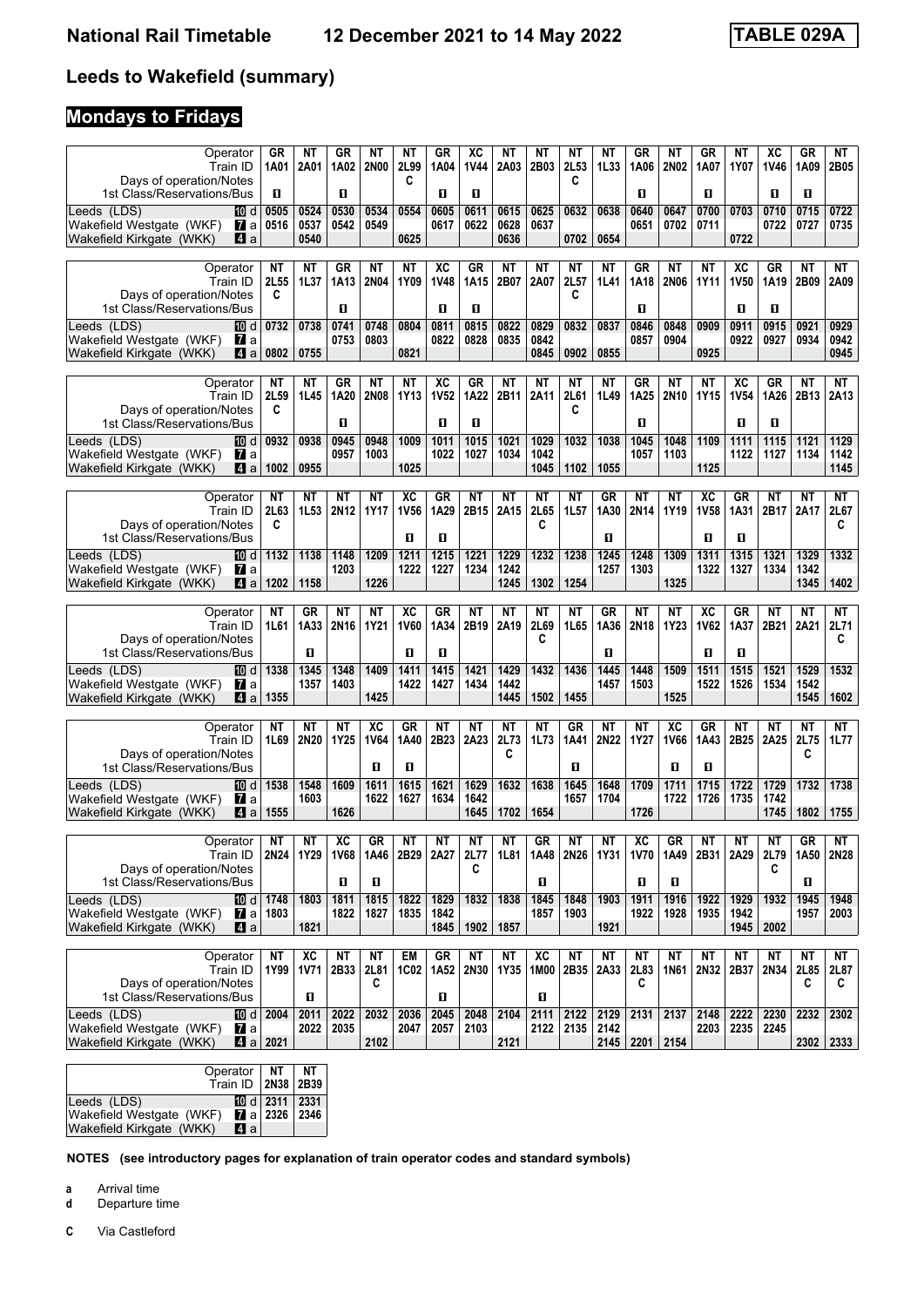#### **Leeds to Wakefield (summary)**

# **Saturdays**

| Operator<br>Train ID                                                       | GR<br>1A01            | NΤ<br>2A01        | GR<br>1A02               | NΤ<br>2N00        | NΤ<br>2L99               | GR<br>1A04        | XC<br><b>1V44</b> | ΝT<br>2A03   | NΤ<br>2B03 | ΝT<br>2L53 | ΝT<br>1L33   | GR<br>1A06             | NΤ<br>2N02        | GR<br>1A07             | NΤ<br>1Y07        | XC<br>1V46        | GR<br>1A09   | NΤ<br>2B05 |
|----------------------------------------------------------------------------|-----------------------|-------------------|--------------------------|-------------------|--------------------------|-------------------|-------------------|--------------|------------|------------|--------------|------------------------|-------------------|------------------------|-------------------|-------------------|--------------|------------|
| Days of operation/Notes<br>1st Class/Reservations/Bus                      | п                     |                   | $\mathbf{u}$             |                   | C                        | п                 | $\mathbf{u}$      |              |            | C          |              | $\mathbf{u}$           |                   | $\mathbf{u}$           |                   | п                 | $\mathbf{u}$ |            |
| Leeds (LDS)<br>10 d                                                        | 0505                  | 0524              | 0530                     | 0534              | 0554                     | 0605              | 0611              | 0615         | 0625       | 0632       | 0638         | 0640                   | 0647              | 0700                   | 0705              | 0711              | 0715         | 0722       |
| <b>7</b> a<br>Wakefield Westgate (WKF)<br>ZI a<br>Wakefield Kirkgate (WKK) | 0517                  | 0537<br>0540      | 0542                     | 0549              | 0625                     | 0617              | 0622              | 0628<br>0636 | 0637       | 0702       | 0654         | 0651                   | 0702              | 0712                   | 0722              | 0722              | 0727         | 0735       |
|                                                                            |                       |                   |                          |                   |                          |                   |                   |              |            |            |              |                        |                   |                        |                   |                   |              |            |
| Operator<br>Train ID                                                       | NΤ<br>2L55            | NΤ<br>1L37        | NΤ<br>2N04               | NΤ<br>1Y09        | XC<br>1V48               | <b>GR</b><br>1A15 | ΝT<br>2B07        | ΝT<br>2A07   | NΤ<br>2L57 | ΝT<br>1L41 | GR<br>1A18   | NΤ<br><b>2N06</b>      | NΤ<br>1Y11        | XC<br>1V50             | <b>GR</b><br>1A19 | <b>NT</b><br>2B09 | NΤ<br>2A09   | NΤ<br>2L59 |
| Days of operation/Notes<br>1st Class/Reservations/Bus                      | C                     |                   |                          |                   | п                        | п                 |                   |              | C          |            | п            |                        |                   | п                      | O                 |                   |              | C          |
| Leeds (LDS)<br>10 d                                                        | 0732                  | 0738              | 0748                     | 0804              | 0811                     | 0815              | 0822              | 0829         | 0832       | 0837       | 0846         | 0848                   | 0909              | 0911                   | 0915              | 0921              | 0929         | 0932       |
| <b>7</b> a<br>Wakefield Westgate (WKF)<br>Wakefield Kirkgate (WKK)<br>ZI a | 0802                  | 0755              | 0803                     | 0821              | 0822                     | 0828              | 0835              | 0842<br>0845 | 0902       | 0855       | 0858         | 0904                   | 0925              | 0922                   | 0927              | 0934              | 0942<br>0945 | 1002       |
|                                                                            |                       |                   |                          |                   |                          |                   |                   |              |            |            |              |                        |                   |                        |                   |                   |              |            |
| Operator<br>Train ID                                                       | NΤ<br>1L45            | <b>GR</b><br>1A20 | <b>NT</b><br><b>2N08</b> | <b>NT</b><br>1Y13 | <b>XC</b><br><b>1V52</b> | GR<br>1A22        | ΝT<br>2B11        | ΝT<br>2A11   | NΤ<br>2L61 | ΝT<br>1L49 | GR<br>1A25   | NΤ<br>2N <sub>10</sub> | <b>NT</b><br>1Y15 | XC<br><b>1V54</b>      | GR<br>1A26        | ΝT<br>2B13        | NΤ<br>2A13   | NΤ<br>2L63 |
| Days of operation/Notes<br>1st Class/Reservations/Bus                      |                       | O                 |                          |                   | п                        | п                 |                   |              | C          |            | п            |                        |                   | п                      | п                 |                   |              | C          |
| Leeds (LDS)<br>10 d                                                        | 0938                  | 0945              | 0948                     | 1009              | 1011                     | 1015              | 1021              | 1029         | 1032       | 1038       | 1045         | 1048                   | 1109              | 1111                   | 1115              | 1121              | 1129         | 1132       |
| <b>7</b> a<br>Wakefield Westgate (WKF)<br>4 a<br>Wakefield Kirkgate (WKK)  | 0955                  | 0956              | 1003                     | 1025              | 1022                     | 1027              | 1034              | 1042<br>1045 | 1102       | 1055       | 1057         | 1103                   | 1125              | 1122                   | 1127              | 1134              | 1142<br>1145 | 1202       |
|                                                                            |                       |                   |                          |                   |                          |                   |                   |              |            |            |              |                        |                   |                        |                   |                   |              |            |
| Operator                                                                   | ΝT                    | <b>GR</b>         | <b>NT</b>                | <b>NT</b>         | <b>XC</b>                | GR                | <b>NT</b>         | <b>NT</b>    | NΤ         | NΤ         | <b>GR</b>    | NΤ                     | <b>NT</b>         | <b>XC</b>              | GR                | <b>NT</b>         | <b>NT</b>    | <b>NT</b>  |
| Train ID<br>Days of operation/Notes                                        | 1L <sub>53</sub>      | 1A28              | 2N12                     | <b>1Y17</b>       | <b>1V56</b>              | 1A29              | 2B15              | 2A15         | 2L65<br>C  | 1L57       | 1A30         | 2N14                   | 1Y19              | <b>1V58</b>            | 1A31              | 2B17              | 2A17         | 2L67<br>C  |
| 1st Class/Reservations/Bus<br>Leeds (LDS)<br>10 d                          | 1138                  | O<br>1145         | 1148                     | 1209              | п<br>1211                | п<br>1215         | 1221              | 1229         | 1232       | 1238       | п<br>1245    | 1248                   | 1309              | п<br>1311              | п<br>1315         | 1321              | 1329         | 1332       |
| Wakefield Westgate (WKF)<br><b>7</b> ⊿a                                    |                       | 1157              | 1203                     |                   | 1222                     | 1227              | 1234              | 1242         |            |            | 1257         | 1303                   |                   | 1322                   | 1327              | 1334              | 1342         |            |
| 4a<br>Wakefield Kirkgate (WKK)                                             | 1158                  |                   |                          | 1226              |                          |                   |                   | 1245         | 1302       | 1254       |              |                        | 1325              |                        |                   |                   | 1345         | 1402       |
| Operator                                                                   | NΤ                    | <b>GR</b>         | NΤ                       | <b>NT</b>         | $\overline{xc}$          | <b>GR</b>         | <b>NT</b>         | ΝT           | NΤ         | NΤ         | GR           | NΤ                     | <b>NT</b>         | $\overline{X}C$        | GR                | <b>NT</b>         | NΤ           | NΤ         |
| Train ID                                                                   | 1L61                  | 1A33              | 2N <sub>16</sub>         | <b>1Y21</b>       | 1V60                     | 1A34              | 2B19              | 2A19         | 2L69       | 1L65       | 1A36         | 2N18                   | <b>1Y23</b>       | 1V62                   | 1A37              | 2B21              | 2A21         | 2L71       |
| Days of operation/Notes<br>1st Class/Reservations/Bus                      |                       | п                 |                          |                   | п                        | п                 |                   |              | C          |            | п            |                        |                   | $\mathbf{u}$           | п                 |                   |              | C          |
| Leeds (LDS)<br>10 d                                                        | 1338                  | 1345              | 1348                     | 1409              | 1411                     | 1415              | 1421              | 1429         | 1432       | 1436       | 1445         | 1448                   | 1509              | 1511                   | 1515              | 1521              | 1529         | 1532       |
| Wakefield Westgate (WKF)<br><b>7</b> a<br>4 a<br>Wakefield Kirkgate (WKK)  | 1355                  | 1357              | 1403                     | 1425              | 1422                     | 1427              | 1434              | 1442<br>1445 | 1502       | 1455       | 1456         | 1503                   | 1525              | 1522                   | 1527              | 1534              | 1542<br>1545 | 1602       |
|                                                                            |                       |                   |                          |                   |                          |                   |                   |              |            |            |              |                        |                   |                        |                   |                   |              |            |
| Operator                                                                   | NΤ                    | GR                | <b>NT</b>                | <b>NT</b>         | XC                       | <b>GR</b>         | <b>NT</b>         | ΝT           | NΤ         | ΝT         | GR           | NΤ                     | NT                | XC                     | <b>GR</b>         | <b>NT</b>         | <b>NT</b>    | NΤ         |
| Train ID                                                                   | 1L69                  | 1A39              | 2N20                     | 1Y25              | 1V64                     | 1A40              | 2B23              | 2A23         | 2L73       | 1L73       | 1A41         | 2N22                   | <b>1Y27</b>       | 1V66                   | 1A43              | 2B25              | 2A25         | 2L75       |
| Days of operation/Notes<br>1st Class/Reservations/Bus                      |                       | O                 |                          |                   | п                        | п                 |                   |              | C          |            | п            |                        |                   | п                      | O                 |                   |              | C          |
| Leeds (LDS)<br>10 d<br>$\mathbf{z}$ a<br>Wakefield Westgate (WKF)          | 1538                  | 1545<br>1557      | 1548<br>1603             | 1609              | 1611<br>1622             | 1615<br>1627      | 1621<br>1634      | 1629<br>1642 | 1632       | 1638       | 1645<br>1657 | 1648<br>1704           | 1709              | 1711<br>1722           | 1715<br>1727      | 1722<br>1735      | 1729<br>1742 | 1732       |
| Wakefield Kirkgate (WKK)<br>M a                                            | 1555                  |                   |                          | 1626              |                          |                   |                   | 1645         | 1702       | 1654       |              |                        | 1726              |                        |                   |                   | 1745         | 1802       |
|                                                                            |                       |                   |                          |                   |                          |                   |                   |              |            |            |              |                        |                   |                        |                   |                   |              |            |
| Operator                                                                   | NΤ                    | $G_{R}$           | ΝT                       | ΝT                | ХC                       | GR                | ΝT                | ΝT           | NΤ         | ΝT         | GR           | ΝT                     | ΝT                | $\overline{\text{xc}}$ | GR                | ΝT                | ΝT           | NΤ         |
| Train ID                                                                   | 1L77                  | 1A45              | 2N24                     | 1Y29              | <b>1V68</b>              | 1A46              | 2B29              | 2A27         | 2L77       | 1L81       | 1A48         | 2N26                   | 1Y31              | <b>1V70</b>            | 1A49              | 2B31              | 2A29         | 2L79       |
| Days of operation/Notes                                                    |                       |                   |                          |                   |                          |                   |                   |              | C          |            |              |                        |                   |                        |                   |                   |              | C          |
| 1st Class/Reservations/Bus                                                 |                       | п                 |                          |                   | $\mathbf{u}$             | п                 |                   |              |            |            | п            |                        |                   | $\mathbf{u}$           | п                 |                   |              |            |
| Leeds (LDS)<br>10 d                                                        | 1738                  | 1745              | 1748                     | 1803              | 1811                     | 1815              | 1822              | 1829         | 1832       | 1838       | 1845         | 1848                   | 1903              | 1911                   | 1916              | 1922              | 1929         | 1932       |
| Wakefield Westgate (WKF)<br><b>7</b> a                                     |                       | 1757              | 1803                     |                   | 1822                     | 1827              | 1835              | 1842         |            |            | 1857         | 1903                   |                   | 1922                   | 1927              | 1935              | 1942         |            |
| Wakefield Kirkgate (WKK)                                                   | $\blacksquare$ a 1755 |                   |                          | 1821              |                          |                   |                   | 1845         | 1902       | 1857       |              |                        | 1921              |                        |                   |                   | 1945         | 2003       |
| Operator                                                                   | GR                    | <b>NT</b>         | <b>NT</b>                | XC                | <b>GR</b>                | <b>NT</b>         | <b>NT</b>         | <b>NT</b>    | <b>NT</b>  | XC         | <b>NT</b>    | NΤ                     | <b>NT</b>         | $\overline{NT}$        | <b>NT</b>         | <b>NT</b>         | <b>NT</b>    | NT         |
| Train ID                                                                   | 1A50                  | 2N28              | 1Y99                     | 1M80              | 1A51                     | 2B33              | 2L81              | 2N30         | 1Y35       | 1M00       | 2B35         | 2A33                   | 2L83              | <b>1N61</b>            | 2N32              | 2N36              | 2N34         | 2L85       |
| Davs of operation/Notes                                                    |                       |                   |                          |                   |                          |                   | C                 |              |            |            |              |                        | C                 |                        |                   |                   |              | C          |
| 1st Class/Reservations/Bus                                                 | O                     |                   |                          | О                 | п                        |                   |                   |              |            | п          |              |                        |                   |                        |                   |                   |              |            |
| Leeds (LDS)<br>[10] d                                                      | 1945                  | 1948              | 2004                     | 2011              | 2015                     | 2022              | 2032              | 2048         | 2104       | 2111       | 2122         | 2129                   | 2131              | 2137                   | 2148              | 2215              | 2230         | 2232       |
| Wakefield Westgate (WKF)<br>$\mathbf{z}$ a                                 | 1956                  | 2003              |                          | 2022              | 2026                     | 2035              | 2102              | 2103         | 2122       | 2122       | 2135         | 2142                   | 2202              |                        | 2203              | 2230              | 2245         | 2302       |
| Wakefield Kirkgate (WKK)<br>l4l a                                          |                       |                   | 2021                     |                   |                          |                   |                   |              |            |            |              | 2145                   |                   | 2154                   |                   |                   |              |            |
| Operator                                                                   | ΝT                    | <b>NT</b>         |                          |                   |                          |                   |                   |              |            |            |              |                        |                   |                        |                   |                   |              |            |

|                          | ODE TRILI |                            | NI<br>Train ID   2N40   2B39 |
|--------------------------|-----------|----------------------------|------------------------------|
| Leeds (LDS)              |           | $\text{m}$ d   2244   2331 |                              |
| Wakefield Westgate (WKF) |           |                            | <b>7</b> a 2259 2344         |
| Wakefield Kirkgate (WKK) | ZI a      |                            |                              |

**NOTES (see introductory pages for explanation of train operator codes and standard symbols)**

**a** Arrival time<br>**d** Departure t

**d** Departure time